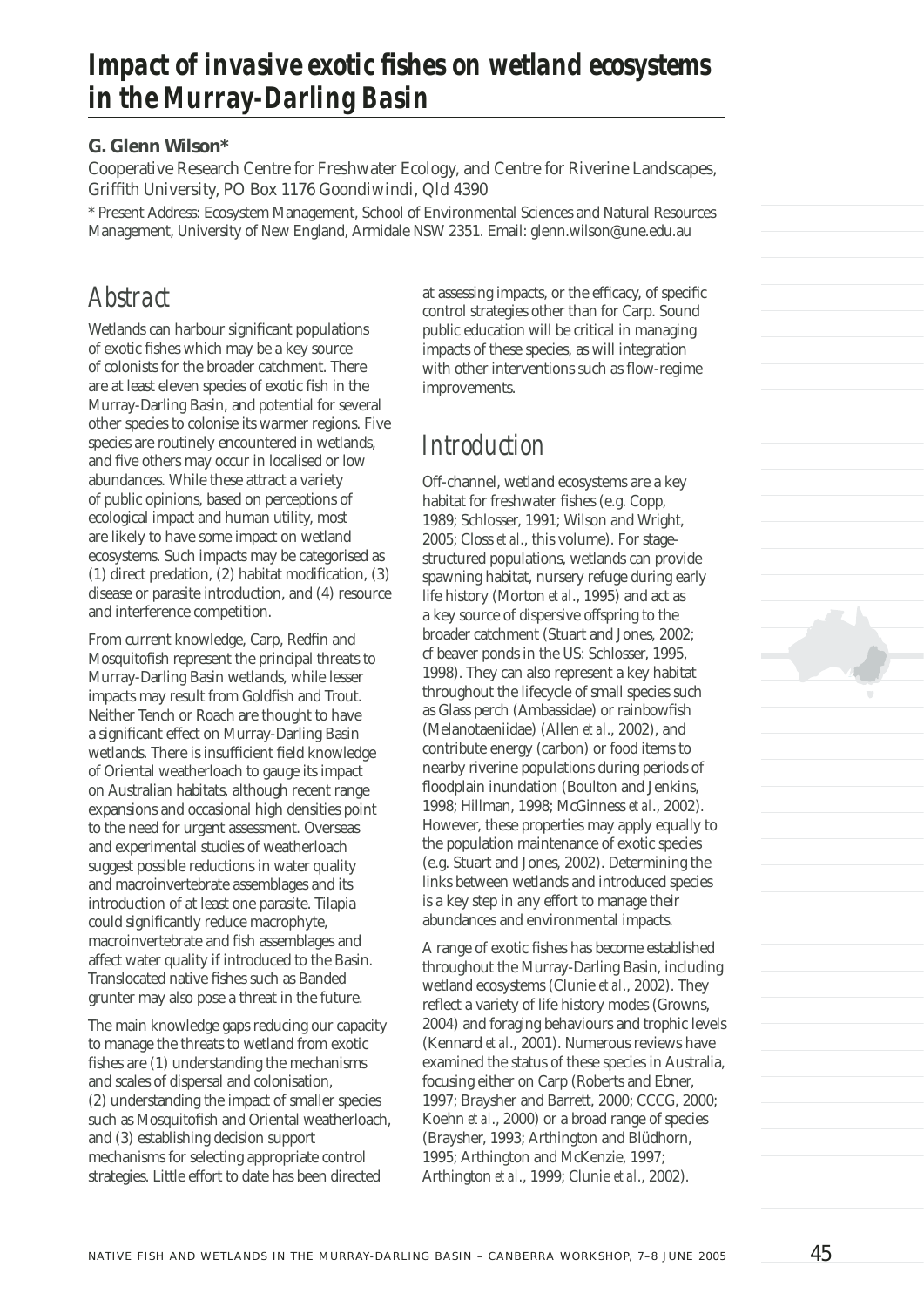Nevertheless, with few exceptions, past studies have tended to emphasise the population ecology, environmental impact or control potential within channel environments. The issue of wetland impacts has received little consideration, despite the acknowledged role of wetlands in the life history of riverine fishes.

This review assesses the current knowledge of impacts from exotic fishes on wetlands, and also examines the management risks for controlling pest fish impact and the associated priority knowledge gaps. It suggests that environmental variability, difficulties with isolating the impacts of exotic fishes from those of other stressors, a paucity of wetland-specific fish data, phenotypic plasticity in exotic species, and the potential for future problems from 'sleeper species' represent key barriers to establishing a greater understanding of this issue. This paper uses as a working definition of a pest species, "Any *species that has invaded habitats within the MDB where it does not naturally occur and that is known or suspected to be detrimental in some way, which may include environmental, economic and social impacts"*  (Clunie *et al*., 2002). It focuses on the impact of such species on either ephemeral or permanent 'off main-channel' or floodplain habitats, including billabongs, swamps, backwaters, flood-runners and small/shallow natural lakes.

## *Species with a wetland distribution*

Five exotic fishes are routinely encountered within Murray-Darling Basin wetlands, namely Carp (*Cyprinus carpio*), Goldfish (*Carassius auratus*), Mosquitofish (*Gambusia holbrooki*), Redfin or English perch (*Perca fl uviatilis*) and Oriental weatherloach (*Misgurnus anguillicaudatus*) (Roberts and Ebner, 1997; Allen *et al*., 2002; Clunie *et al*., 2002; ). Of these, the latter two species are largely restricted to southern catchments (Allen *et al*., 2002) although Redfin also occur in upland tributaries of northern catchments such as the Border Rivers or Gwydir (Faragher and Lintermans, 1997; NSW DPI, unpubl. data). Clunie *et al*. (2002) ranked invasive fishes (both current Murray-Darling Basin species and those with the potential for future establishment) on the basis of stakeholder perceptions of threat to aquatic habitats (Table 1.). These five 'wetland species' were ranked the highest in their perceived threat to basin aquatic habitats.

A further three species (Rainbow trout, *Onchorhynchus mykiss*; Tench, *Tinca tinca*; Roach, *Rutilis rutilis*) may occur in localised or minor wetland abundances (Clunie *et al*., 2002).

*Table 1. Stakeholder ranking of threat from exotic fishes on Murray-Darling Basin aquatic ecosystems. Taken from Clunie et al. (2002).*

| <b>Species</b>                           |                |  |
|------------------------------------------|----------------|--|
| Carp, Cyprinus carpio                    |                |  |
| Mosquitofish, Gambusia holbrooki         |                |  |
| Goldfish, Carassius auratus              |                |  |
| Redfin, Perca fluviatilis                |                |  |
| Weatherloach, Misgurnus anguillicaudatus | $\overline{5}$ |  |
| Brown trout, Salmo trutta                | 6              |  |
| Tilapia, Oreochromis mossambicus         |                |  |
| Rainbow trout, Onchorhynchus mykiss      |                |  |
| Tench, Tinca tinca                       |                |  |
| Roach, Rutilis rutilis                   | 10             |  |
| Guppy, Poecilia reticulata               | 11             |  |
| Atlantic salmon, Salmo salar             | 12             |  |
| Brook trout, Salvelinus fontinalis       | 13             |  |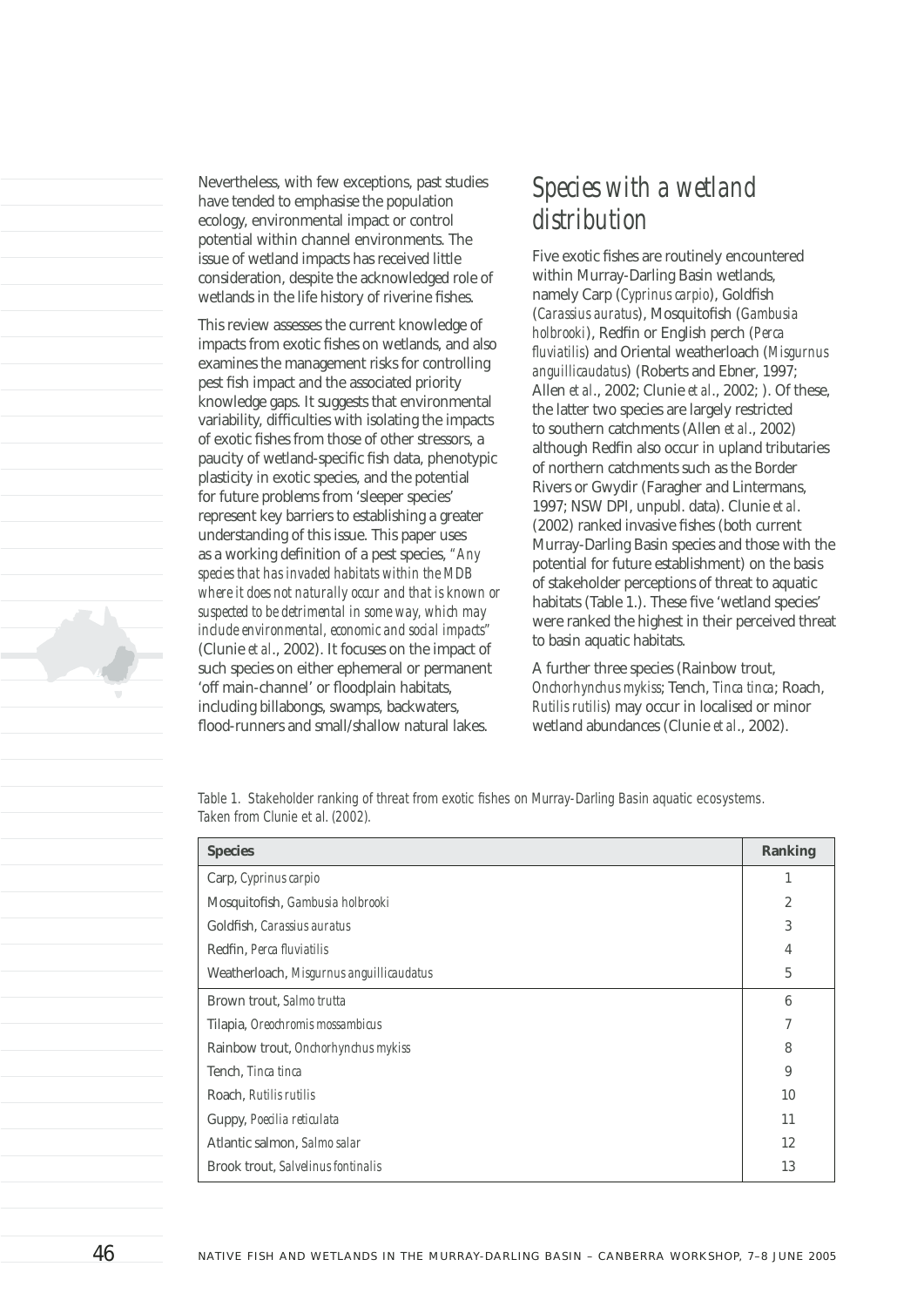Tilapia (*Oreochromis mossambicus*) and Guppy (*Poecilia reticulata*) are thought to have the potential to colonise Murray-Darling Basin wetlands should they become established in the system. Both are currently known from coastal Queensland catchments (Arthington and McKenzie, 1997; G. Wilson, pers. obs.). A number of other exotic aquarium species have also established populations in the same catchments (Arthington *et al*., 1999), with the potential to invade northern Murray-Darling Basin habitats should further introductions occur.

Beyond these is the issue of translocation of native species beyond their natural range. For instance, the tropical Banded grunter (*Amniataba percoides*) has established strong populations in dams on the Brisbane River, and has become well known for its high densities in shallow macrophyte areas and a voracious appetite (Brian Dare, pers. comm.). Other species such as the Sooty grunter (*Hephaestus fuliginosus*) and Sleepy cod (*Oxeleotris lineolatus*) have also been translocated outside their natural range within Queensland (Clunie *et al*., 2002), largely for angling purposes. These species would all be expected to have a significant impact on wetland ecosystems of the northern Murray-Darling Basin should they be translocated into the region.

## *Barriers to assessing impact risk*

A number of factors make the task of determining the risk to Basin wetlands from exotic fishes a difficult one. They represent a combination of the intrinsic properties of wetlands themselves, the modified landscape in which they now exist, the availability of appropriate monitoring data, and the biological characteristics of pest species generally. Collectively, they illustrate the complex nature of quantifying (or even qualifying) wetland impacts from exotic fishes and, therefore, determining the most appropriate control strategy to adopt.

Most river systems throughout the Murray-Darling Basin reflect highly variable and often unpredictable patterns of rainfall and hydrology (e.g. McMahon *et al*., 1992; Walker *et al*., 1995; Puckridge *et al*., 1998; Thoms and Parsons, 2003). This will have a subsequent effect on the condition of wetlands through their connectivity with nearby river channels or the extent to which they receive local rainfall runoff. Wetlands can cycle through a diverse range of ecological states in between inundation and drying (e.g. Scholz *et al*., 2000, 2002). Their condition at any point in time will in part reflect antecedent patterns of local wetting and drying and the biotic responses to this (e.g. faunal recruitment) at a range of spatial scales. Along with 'background' patchiness in parameters such as riparian vegetation or macrophyte cover and soil type, this may mask the localised impacts from exotic fishes.

In agricultural landscapes such as those of much of the Murray-Darling Basin, reductions in wetland condition could result from a number of stressors. In addition to exotic fishes, these may include flow regulation, weed infestations, livestock grazing, draining or levee construction, pesticide contamination, natural disturbances such as droughts, and other exotic fauna such as feral pigs (various references in Williams, 1998). Under such a complex disturbance regime, it will be difficult to isolate causal links between exotic fishes and wetland condition from the influence of other factors. This underscores the value of carefully planned field experiments for determining impact agents and restoration success in wetlands (Chapman and Underwood, 2000).

Relatively few field data exist on the aquatic impacts of exotic fishes in the Murray-Darling Basin, especially those describing wetlandspecific patterns. Indeed, few widespread surveys of wetland condition have been undertaken across the Basin, particularly for fish assemblages (Closs *et al*., this volume; but see SKM and MDFRC 2004 for South Australia's River Murray valley). These are an urgent prerequisite to a deeper understanding of impacts by exotic fishes, and should be considered a high priority. Attempts to assess both past and potential wetland impacts from exotic fishes are hampered by a lack of field data, and much of our current understanding has arisen from overseas, laboratory or pond studies. Adequate field information would allow more refined estimates of the occurrence and spread of exotic species, highlight sites of particular conservation concern, and provide a reference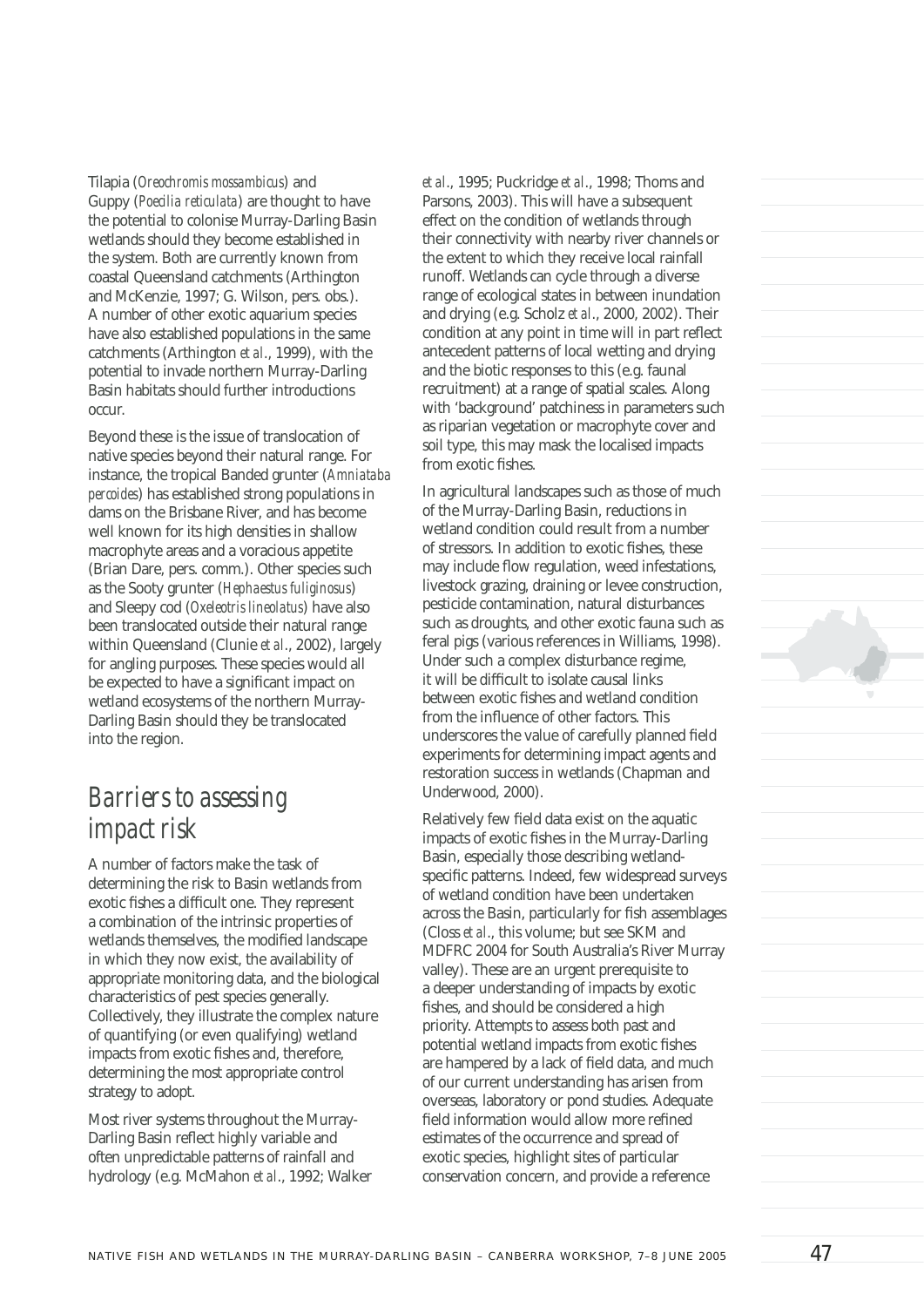point against which to gauge future impacts ad spread. Again, the need for rigorous field experiments in describing impacts cannot be overstated.

A further issue is the inherent adaptability or phenotypic plasticity of pest species (Courtenay and Hensley, 1980; Moyle, 1985; Ehrlich, 1989; Rejmánek and Richardson, 1996; Rosecchi *et al*., 2001). Although species such as Carp and Redfin have relatively well defined geographical distributions within the Basin (Driver *et al*., 1997; Faragher and Lintermans, 1997), they display a degree of flexibility in traits such as diet and growth rate across their range. Under some circumstances, this may make it difficult to establish a consistent pattern of impact. For example, redfin growth can become stunted at high population densities (Cadwallader and Backhouse, 1983; McDowell, 1996b), which may lead to varying levels of impact given the likely scaling of body size with foraging intensity or dietary composition.

Species with an unrealised potential for impacting Basin wetland ecosystems are a further barrier to determining impact risks from exotic fishes. Such 'sleeper species' may be exotic species at significant risk of invading Basin habitats from elsewhere in Australia or else species that have already escaped into the Basin and either remained undetected or are thought to exist in only minor abundances. Species established in south-east Queensland catchments such as Red devil (*Amphilophus citrinellus*), Tinfoil barb (*Barbodes schwanenfeldii*) or Tilapia would all fall into this category (Arthington *et al*., 1999), along with translocated native fishes such as the Banded grunter.

## *Impact categories*

Four categories of wetland impact from exotic fishes are considered in this review. First, Direct *predation on macrofauna* is taken to include predation on native fish or larger invertebrates such as decapod crustacea. Second, *Habitat modification* includes disturbance to structural elements such as the benthic environment or macrophyte beds. Third, *Disease or parasite introductions* includes the harbouring and transmission of bacterial, viral or fungal pathogens and a variety of parasite taxa. Lastly, *Resource and interference competition* covers

more cryptic impacts such as behavioural interference towards other fishes, consumption of zooplankton or benthic algal assemblages, and the associated potential for creating energetic blocks within aquatic food webs. While there are also potential economic and social impacts from these species, these are beyond the scope of this review and will not be examined further.

## *Impacts on Murray-Darling Basin wetlands*

### *Direct predation on macrofauna*

A number of exotic fishes have been implicated in reductions of wetland macrofauna, either through direct predation or other antagonistic interactions. Redfin are probably the greatest threat, and appear capable of reducing abundances of small native fishes such as Pygmy perch, Rainbow fishes, Gudgeons or galaxiads in wetland areas. Redfin are highly piscivorous in their diet and also occur in large shoals (Cadwallader and Backhouse, 1983). Lintermans (unpubl. data, cited in Faragher and Lintermans, 1997) observed a strong coincidence between sudden declines in redfin due to disease and increased abundances of Western carp gudgeon in Lake Burley Griffin, Australian Capital Territory. Studies on the Ovens River floodplain have also provided evidence of redfin impacts. Stoffels (1998) and Stoffels and Humphries (2003) observed interactions between Redfin perch, Hypseleotrid gudgeon and Mosquitofish under field and laboratory conditions. Redfin perch were noted to prey on both gudgeon and Mosquitofish, although Mosquitofish appeared more vulnerable due to their mid-water schooling behaviour. Similarly, Flat-headed galaxias (Galaxius rostratus) on the same floodplain were also thought to be highly susceptible to Redfin perch predation as a result of their mid-water schooling (McNeil, 2004). This possibly explained the absence of galaxiads from otherwise suitable billabongs inhabited by Redfin perch. Clunie and Koehn (2001) noted observations of small Redfin perch appearing to forage in and around nests of Eel tailed catfish (*Tandanus tandanus*), although it was unclear whether they were targeting the catfish eggs. Negative effects on the distribution of Western pygmy perch have also been implicated in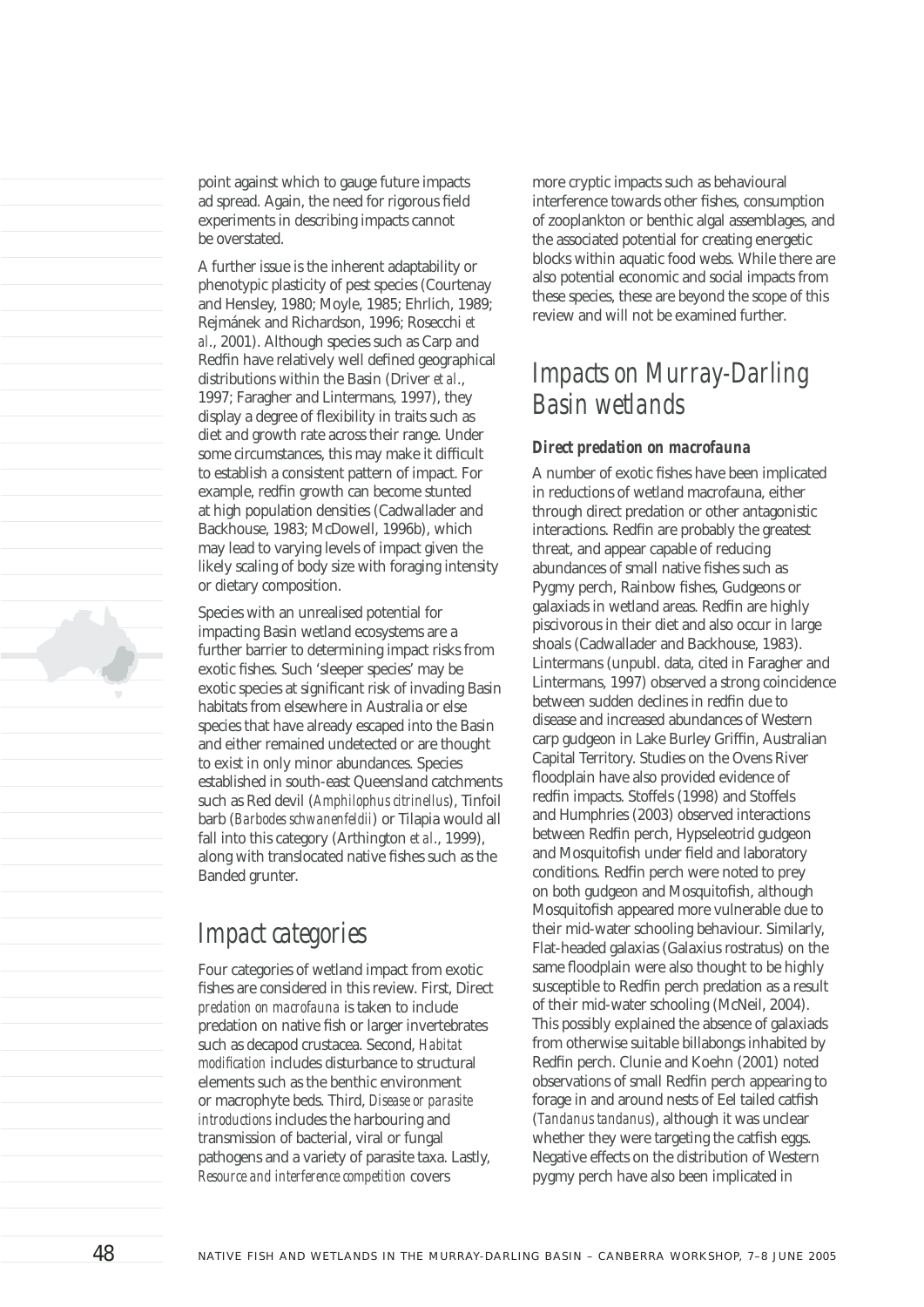Western Australia's Murray River catchment (Hutchison, 1991), and other (riverine) work in Western Australia found small fish comprising up to 17% of Redfin perch stomach contents (Pen and Potter, 1992).

Redfin perch are also thought to be a potentially major threat to reintroductions of threatened native fishes in the Basin (Faragher and Lintermans, 1997; Clunie and Koehn, 2001). This is corroborated by observations from Victoria's Lake Burrumbeet (Baxter *et al*., 1985) of Redfin perch preving heavily on newly-stocked Rainbow trout fingerlings.

Mosquitofish may also have a predatory impact on wetland communities, although probably act more as agents of sub-lethal, interference competition through fin-nipping or other aggressive behaviours (Schoenherr, 1981; Lloyd, 1990; McDowell, 1996a; Warburton and Madden, 2003). Ivantsoff and Aarn (1999) found remains of small fish in the gut of 21 of 631 mosquitofish collected from a northern New South Wales river, including rainbowfish larvae. Similarly, Mosquitofish have been found to have significant predatory impacts on several small native fishes in the USA (Schoenherr, 1981; Schaefer *et al*., 1994).

In some circumstances, Carp may also have a predatory impact given their often concentrated abundances and high biomass (Driver *et al*., 1997; Stuart and Jones, 2002). Carp are known to be capable of consuming large crustacea and small fishes (e.g. juvenile Bony bream: R. Ping Kee, pers. com.), although these are generally minor dietary components (Jester, 1974; Crivelli, 1981; Hume *et al*., 1983; Khan, 2003). The greater proportion of smaller invertebrates and zooplankton in the Carp diet suggests that their trophic impact may be reflected more as an energy block (see 'Resource and interference competition' below).

Rainbow and Brown trout are known to have major impact on upland stream galaxiids (e.g. Tilzey, 1976; Crook and Sanger, 1997; Raadik, 1993; Lintermans, 2000), but as they are seldom abundant in wetland habitats, their impact on wetland macrofauna is difficult to gauge and is probably minor. Nevertheless, Cadwallader and Eden (1982) noted predation of the Common galaxias (*Galaxias maculates*) by Rainbow trout in Victoria's Lake Purrumbete.

### *Habitat modifi cation*

Both Carp and (to a lesser extent) Goldfish have been credited with significant structural damage to wetlands in Australia and overseas. The general scientific view seems to be that wetland impacts are likely to be greater than those to lotic habitats (Table 3.5 in Roberts and Ebner, 1997). Unfortunately, much of the Australian work on these has been undertaken in pond or other artificial environments, and extrapolation of findings to natural systems needs to be undertaken cautiously. The physical impacts of carp on the benthic environment have received the most attention, and result primarily from their post-juvenile benthic mode of feeding. Changes to the water chemistry, suspended sediment, macrophytes and bank geomorphology have all been examined, and many of the findings indicate complex effects whose expression may also relate to other factors such as sediment type. Tilapia are also thought capable of significant damage to wetland macrophytes and possibly macroinvertebrates (Arthington and McKenzie, 1997), though have not as yet established Basin populations.

Evidence for Carp benthic feeding behaviour leading to bank erosion is equivocal, and difficult to relate to natural environments. Roberts and McCorkelle (1995) tested the role of Carp in bank erosion in irrigation supply channels with 'mature banks'. After a nine month period of Carp exclusion through caging, no significant effects or changes to the bank profile were detected. Bank slumping and under-cutting was evident along banks both with and without carp. Nevertheless, this finding may have been influenced by the comparatively short study duration and the already disturbed nature of the site (constructed irrigation channels). In a further example, numerous foraging marks were evident in the banks of new ponds on the lower Darling Anabranch after adult Carp had been in them for only 2–3 months (G. Wilson, pers. obs.; Figure 1).

Varying influences of Carp on water chemistry have also been detected in Australian research. In the early 1980s, the Victorian Carp Program found no relationship between Carp biomass density and turbidity over nine wetland sites and two years along the Goulburn River (Hume *et al*., 1983; Fletcher *et al*., 1985).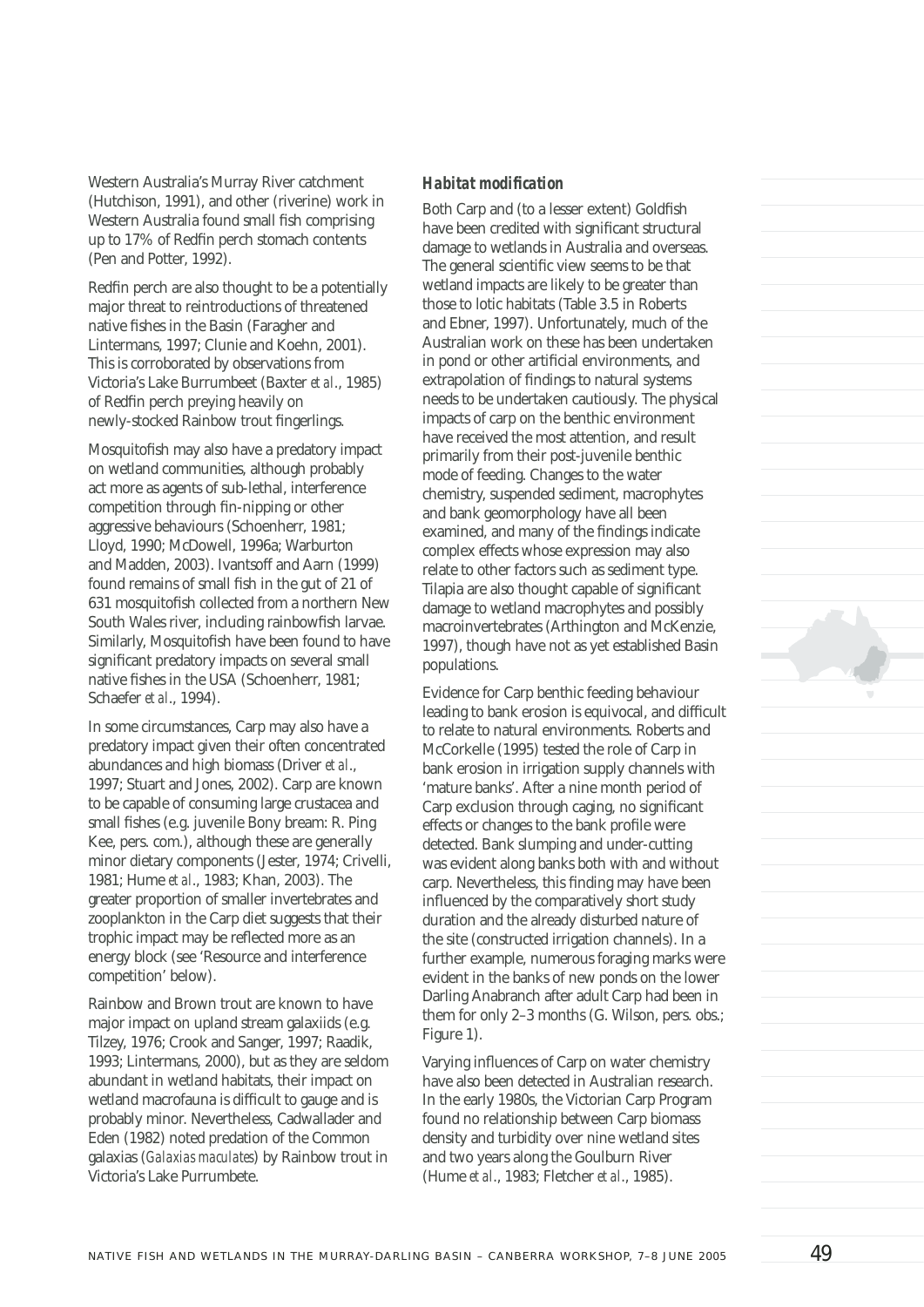

*Figure 1. Bank erosion from benthic foraging by adult carp in an experimental pond, lower Darling Anabranch. Examples of individual foraging marks are indicated.*

Instead, flow variability was suggested as the key driver of water quality in these floodplain billabongs. A later study of Carp impacts in two Murrumbidgee billabongs split into 'high' and 'low' Carp biomass treatments (King *et al*., 1997; Robertson *et al.*, 1997) found a significant impact of Carp on turbidity, total phosphorus levels (six out of seven sampling dates) and algal bloom intensity, but that these effects varied with Carp biomass and sediment type. In the 'high Carp' ends, higher rates of particle settlement, reduced algal production on wood blocks, and increased sediment oxygen demand was also detected. Nevertheless, it was suggested that factors other than Carp had contributed more to water quality variation, sounding a note of caution to oversimplified views of Carp impact as well as highlighting the challenges of understanding impacts of this nature under natural conditions.

Three other studies in artificial habitats near Griffith each indicated significant links between carp biomass and altered water quality. Bowmer *et al*. (1994) used a 3.2 km irrigation drain divided into two sections of 1.2 km (bare) and 2 km (vegetated) through a concrete weir to examine the effect of Carp removal on water

quality and macrophyte recovery. Carp were removed from each treatment using poisoning and were found to be present at 432 kg ha<sup>1</sup> and  $474$  kg ha<sup>1</sup> in the bare and vegetated treatments, respectively. Turbidity in the bare treatment shifted from between 20–50 NTU down to around 10 NTU after Carp removal. However, turbidity in the vegetated end remained unchanged though did decrease along the length of the vegetated section to nearly 0 NTU. This suggested the importance of macrophytes to limit disturbance of the sediment and reduce suspended material loads in the water column. Roberts *et al*. (1995) examined the short-term effects of Carp on turbidity in two ponds stocked with high  $(510 \text{ kg ha}^1)$  and low (226 kg ha<sup>1</sup>) densities, respectively. After only four days, turbidity in the high density pond had increased from 7 to 73 NTU. Macrophytes also appeared to modify the effects of Carp on turbidity, similar to the findings of Bowmer *et al*. (1994). Meredith (1996) also examined the capacity of Carp to reduce pond water quality, particularly the issue of sediment bioturbation leading to increased phosphorus levels. In two ponds with high  $(1000 \mu g g<sup>1</sup>)$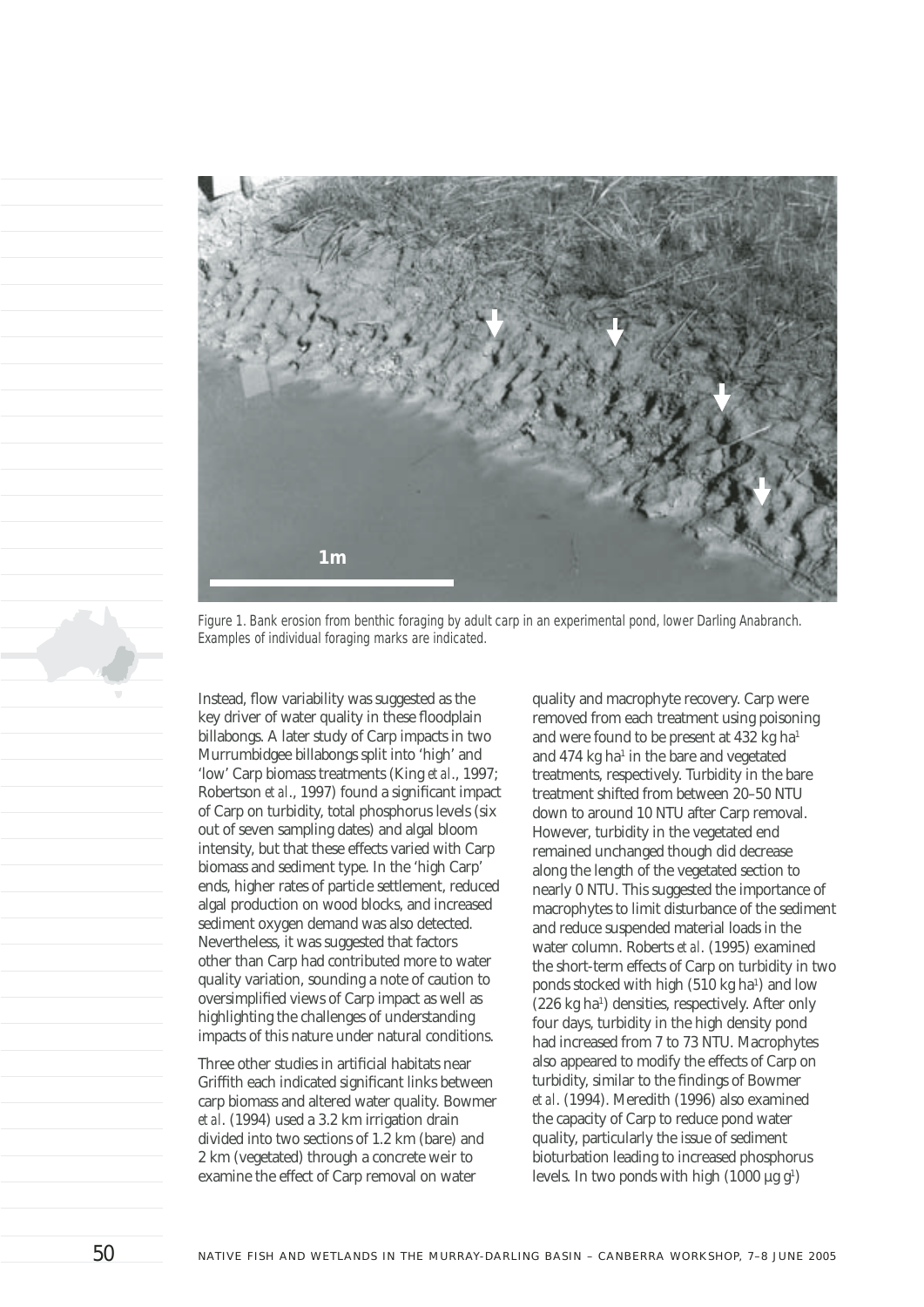and low  $(180 \mu g g)$  phosphorus sediment added, total phosphorus levels were similar but turbidity was nearly twice as high in the low-phosphorus pond. However, levels of bio-available phosphorus were two-thirds lower in the low-phosphorus pond.

Carp may also interfere with the recruitment, growth and diversity of wetland macrophyte beds. While research findings generally indicate the capacity of Carp to impact macrophyte assemblages, they also demonstrate the importance of plant growth form and sediment structure to the expression of any impacts. The Victorian Carp Program concluded that Carp were not a general agent of macrophyte damage, but suggested that the abundances of soft-bodied Potamogeton had decreased in their floodplain billabongs as a response to Carp (Fletcher *et al*., 1985). They also concluded that a density of 450 kg ha1 was the critical point beyond which plant impacts would be more widespread. However, the pond experiment of Roberts *et al*. (1995) found no impacts to *Juncus*, *Myriophyllum papillosum* or *Schoenoplectus validus* despite the 'high density' treatment of  $510 \text{ kg}$  ha<sup>1</sup>. By contrast, a complete loss of *Chara fibrosa* and *Vasllisneria* sp. occurred at both carp densities by day six, accompanied by raised surface water temperatures. Similarly, the presence of both bare and densely-vegetated sections of the irrigation channel in Bowmer *et al*. (1994) confirms that some macrophytes can persist under moderate to high carp densities. Instead, the rapid recruitment of young plants to the bare end of the channel following Carp removal

suggested that recruitment limitation was a major impact by this fish. Interestingly, Swirepik  $(1999)$  also concluded that Carp significantly reduced vegetative regrowth of *Potamogeton tricarinatus* in her large ponds and that this led to increased reliance on seed-bank regeneration. These findings have important implications for plant regeneration in ephemeral wetlands following flood inundation, which would also be expected to attract numbers of Carp for feeding (potential substrate disturbance) and spawning.

A further potential impact of Carp on wetland plants is their reduction in seed banks through the ingestion of seeds. Seeds as a significant portion of the carp diet have been recorded in France (Crivelli, 1981), the USA (Jester, 1974) and Victoria (Hume *et al*., 1983; but *cf.* Khan, 2003). Nevertheless, no study has yet demonstrated that this limits subsequent plant recruitment.

#### *Disease or parasite introductions*

Exotic fish species have been credited with the introduction and dispersal of a number of diseases and parasites into Basin aquatic habitats (Arthington and McKenzie, 1997). Cyprinids, Redfin perch, weatherloach and trout are all implicated, and have the potential to impact both riverine and wetland fish assemblages. Nevertheless, wetland-specific data on infection of native fish are scarce, and direct links between disease outbreak and decline of any native fish have not been firmly established.

Table 2. Parasites and pathogens known from carp and goldfish. 'No/Yes' refers to groups where only some of the known parasites/pathogens have been identified in Australian populations.

| Group           | No. taxa       | <b>Recorded in</b><br>Australia? | <b>Notable examples</b> | <b>Known native</b><br>fish susceptibility? |
|-----------------|----------------|----------------------------------|-------------------------|---------------------------------------------|
| <b>Viruses</b>  | 1              | N <sub>0</sub>                   |                         | N <sub>0</sub>                              |
| <b>Bacteria</b> | 1              | Yes.                             | Goldfish Ulcer Disease  | silver perch                                |
| Fungi           | $\overline{c}$ | No/Yes                           |                         | bony bream                                  |
| Protozoa        | 14             | No/Yes                           |                         | <b>Various</b>                              |
| Monogenea       | $\overline{c}$ | N <sub>0</sub>                   |                         | Potential                                   |
| Digenea         | 4              | No                               |                         | N <sub>0</sub>                              |
| Cestoda         | $\overline{2}$ | No/Yes                           |                         | <b>Various</b>                              |
| Crustacea       |                | Yes                              | Lernea cypracea         | <b>Various</b>                              |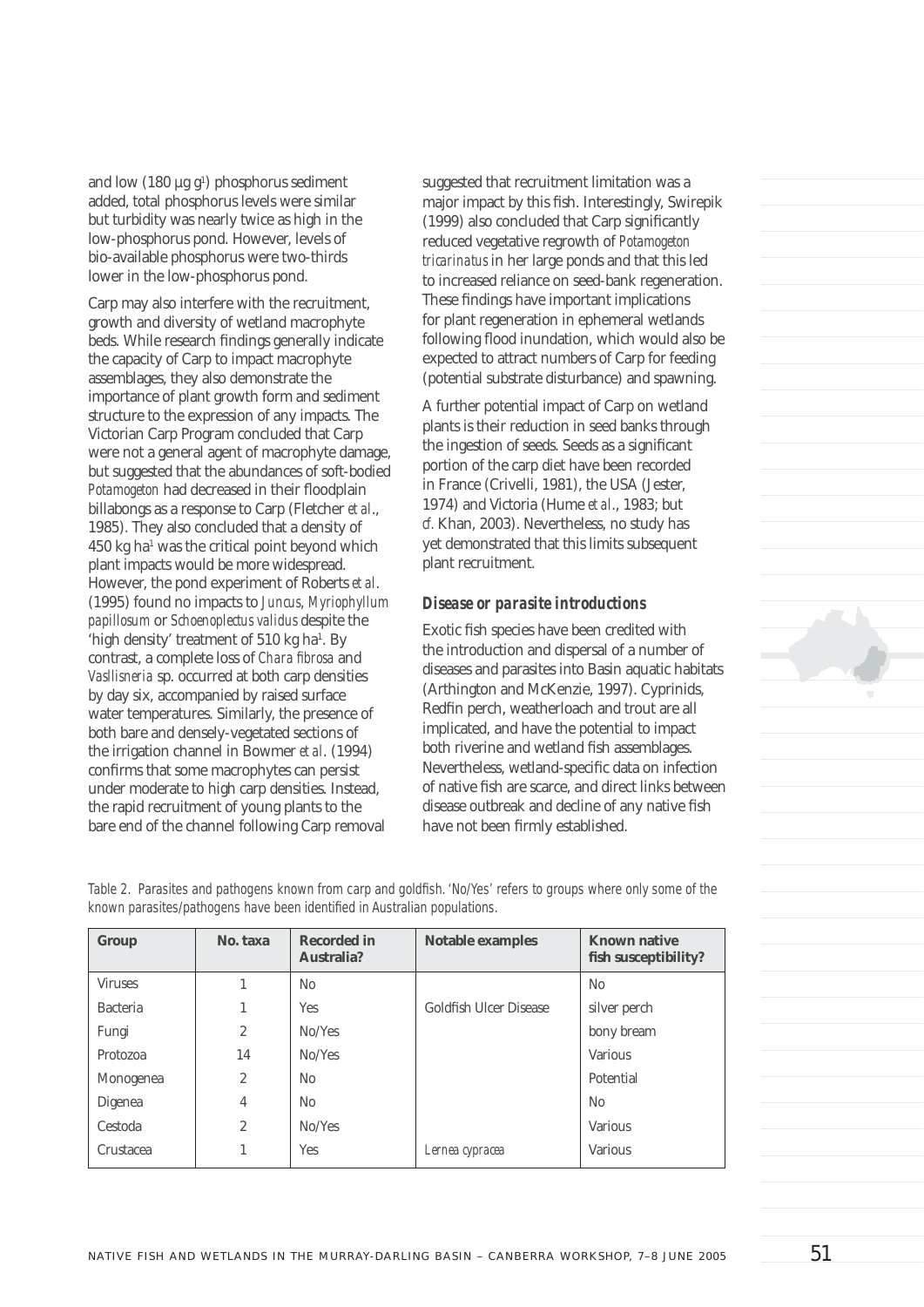Carp and Goldfish are known to harbour at least 27 parasite and pathogen taxa (Table 2). The two most relevant ones in Australia are the bacterium *Aeromonas salmonicida*, causing Goldfish ulcer disease (GUD), and the parasitic copepod *Lernea cypracea*. GUD is known to infect Silver perch (Bidyanis bidyanis) (Humphrey and Ashburner, 1993), but otherwise appears restricted to cyprinids and salmonids (all exotic species). By contrast, *Lernea* is a widespread problem in native fishes (Rowland and Ingram, 1991). Harris and Gehrke (1997) found a positive relationship between the proportion of Carp in New South Wales (river) fish populations and the incidence of visible abnormalities such as *Lernea* infection in native species. The extent of infection of juvenile Carp and small native species may also vary markedly among wetlands (G. Wilson, pers. obs.). A further serious pathogen is the Epizootic Haematopoietic Necrosis Virus (EHNV), first isolated from Australian redfin (Langdon *et al*., 1986). EHNV is known to be pathogenic to a range of native fishes (at least *Galaxias*, Macquarie perch, Silver perch, Murray cod), and so could feasibly impact wetland

fish assemblages. It is thought to possibly have contributed to declines in Silver perch abundances (Langdon, 1989). Importantly, it is also carried by Rainbow trout and so stocking of this fish could potentially aid in dispersal of the virus. EHNV is impossible to eradicate once present in a waterbody, although it is not known how prevalent the disease is throughout the Basin (Clunie and Koehn, 2001).

Weatherloach have been found to harbour at least 19 protozoans, cestodes and trematodes in Asian populations (Koster *et al*., 2002). To date, at least one monogenean parasite, *Gyrodactylus macracanthus*, is thought to have been introduced into Australia by weatherloach and has been found in the Australian Capital Territory population (Dove and Ernst, 1998). Insufficient work has been undertaken to confirm the spread of this fluke throughout the remainder of the Weatherloach's Australian distribution, or the presence of further exotic parasites.

The Asian Fish Tapeworm *Bothriocephalus acheilognathi* is a more recent arrival in Murray-Darling Basin fishes (1997: Dove et al., 1997). It appears to have spread throughout populations of wetland species such as

Hypseleotrid gudgeons, Flat-headed gudgeon and Australian smelt (Retropinna semoni). Previously known hosts overseas include various cyprinids occurring in the Basin as well as Mosquitofish. In the Australian Capital Territory and surrounds, Dove *et al*. (1997) found this parasite infecting Carp, Mosquitofish and Western carp gudgeon. Mass mortality events in Australian Capital Territory populations of Western carp gudgeon are thought to have possibly been due to outbreaks of this parasite (Clunie and Koehn, 2001).

#### *Resource and interference competition*

Wetland impacts from resource or interference competition have been linked to Carp, Goldfish, Mosquitofish and possibly weatherloach. Nevertheless, many of these are of a more cryptic nature, and more difficult to establish evidence for than issues such as habitat modification. They could arise through such mechanisms as foraging behaviour, dietary preferences or antagonistic behaviour.

A combination of the frequent high densities of young Carp and their zooplanktivorous diet (e.g. Khan, 2003) could potentially produce an 'energy block' in the flow of resources between producers and higher consumers. Carp larvae and juveniles potentially lead to a major reduction in food resources for small native fishes or early life history stages. Khan  $(2003)$  and Khan  $et$  *al.*  $(2003)$  also identified the potential for Carp to induce a trophic cascade in shallow western Victorian lakes through their heavy predation on micro-crustacea. Shirley (pers. comm.) also detected significant reductions in zooplankton in the presence of larger carp. Localised reductions in zooplankton could feasibly limit the survivorship of small fishes or (particularly) their larval stages at the same spatial scale.

Furthermore, the concentration of large numbers of Carp in wetlands, for example for spawning or during wetland drying, may displace other fish or macroinvertebrates. In situations where weatherloach have established high localised abundances (Koster *et al*., 2002), similar interference with wetland fishes could feasibly result.

A further possibility is the effect on food web structure from reductions in benthic algal production. Such algal mats are thought to be a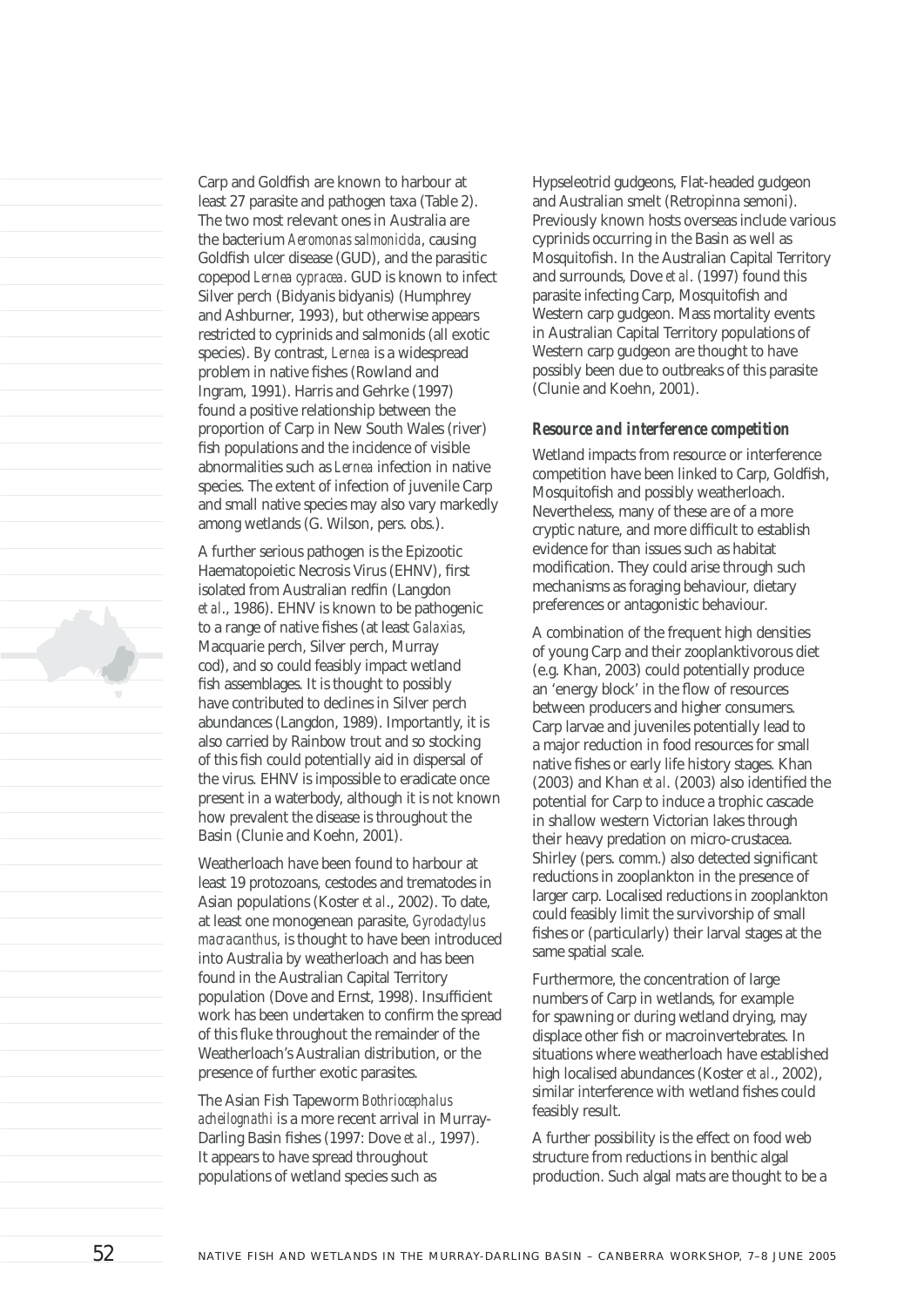key driver of aquatic food webs on floodplains of the northern Murray-Darling Basin and nearby catchments (Bunn *et al*. 2003), and their loss could result in chronic reductions in faunal assemblages at higher trophic levels. Although algae are not a major dietary component for carp in wetlands (e.g. Khan, 2003) their foraging mode in shallow areas could significantly disturb algal mats along the littoral margins. The possibility of this having influenced the abundance and diversity of macroinvertebrates such as the herbivorous gastropod *Notopala* still requires testing.

There is also the potential for carp benthic foraging to have contributed to the decline of eel-tailed catfish in Basin wetlands, either directly through disturbance to nest sites or indirectly through raised levels of suspended sediment smothering eggs or larvae (Clunie and Koehn, 2001). Nevertheless, Carp and catfish can coexist in high numbers too (Clunie and Koehn, 2001; G. Wilson, pers. obs) and Carp are likely to be only one of many factors to have influenced the decline of this and other threatened native fishes.

Possibly the greatest impact of Mosquitofish on wetland fish assemblages arises from their highly antagonistic approaches towards other small fishes (Schoenherr, 1981; McDowell, 1996a; Warburton and Madden, 2003). Lloyd and Walker (1986) speculated that the spread of Mosquitofish had played a significant role in the decline of the purple-spotted gudgeon (*Mogurnda adspersa*) and pygmy perch from the lower Murray River. Apart from chasing and predation on eggs or larvae (See 'Direct predation on macrofauna' above), nipping at fins and scales can lead to fungal infection and subsequent mortality (Meffe *et al*., 1983).

### *Management risks*

Despite the above potential for impacts to Murray-Darling Basin wetlands from exotic fish, a number of risks exist in managing these habitats for this purpose. Some of the main ones include parallel management decisions inadvertently benefiting exotic species, varying community attitudes and ignorance of the impact potential of such species, and selecting the most appropriate control strategy for particular sites or species. Each of these issues is discussed briefly below.

#### *Improved wetland connectivity*

Managing aquatic ecosystems will inevitably require decisions to be made about conflicting objectives (Braysher and Barrett, 2000). Decisions aimed at improving one aspect of ecosystem function may inadvertently promote the maintenance of exotic fish populations. Environmental flow regimes that reinstate or improve rates of floodplain connectivity are a strong example of this, whereby survivorship rates, wetland access, and/or the dispersal of eggs or larvae of exotic species may be facilitated under increased inundation regimes. For instance, McNeil (2004) found fish assemblages in highly ephemeral wetlands on the Ovens River floodplain to be dominated by Goldfish, although these perished as the wetlands dried out if no further flooding occurred. Redfin perch were similarly affected by hypoxia as wetland water levels receded. McNeil (2004) also found wetlands to be a key winter refuge for redfin which would presumably disperse to other habitats should a flood be experienced. Numerous studies have also observed adult Carp entering wetlands after flooding (e.g. Scholz *et al*., 1999; Stuart and Jones, 2002), potentially leading to decreased plant recruitment and increased turbidity (e.g. Crivelli, 1983; Roberts *et al*., 1995). As wetlands appear to be a key spawning or refuge habitat for Carp, Goldfish, Redfin and Mosquitofish (Stoffels and Humphries, 2003; Stuart and Jones, 2002; McNeil, 2004), increased flooding frequency and duration would also be expected to promote the survivorship of these species and dispersal of offspring into channels or other wetlands.

### *Community awareness, perceptions and attitudes*

Exotic fishes attract a range of opinion in the Australian community, based partly on perceptions of ecological impact but also human utility (Table 3). Indeed, these species have become established in Murray-Darling Basin wetlands through a variety of mechanisms, including migration from adjacent river channels and deliberate releases (unwanted aquarium fish, unused bait, stocked fingerlings for angling). While Carp have nearly uniformly ascribed pest status, Goldfish are often viewed as a 'native Carp' species and being useful for bait (pers. obs.). Salmonids (trout, salmon) are revered as game fish and subject to substantive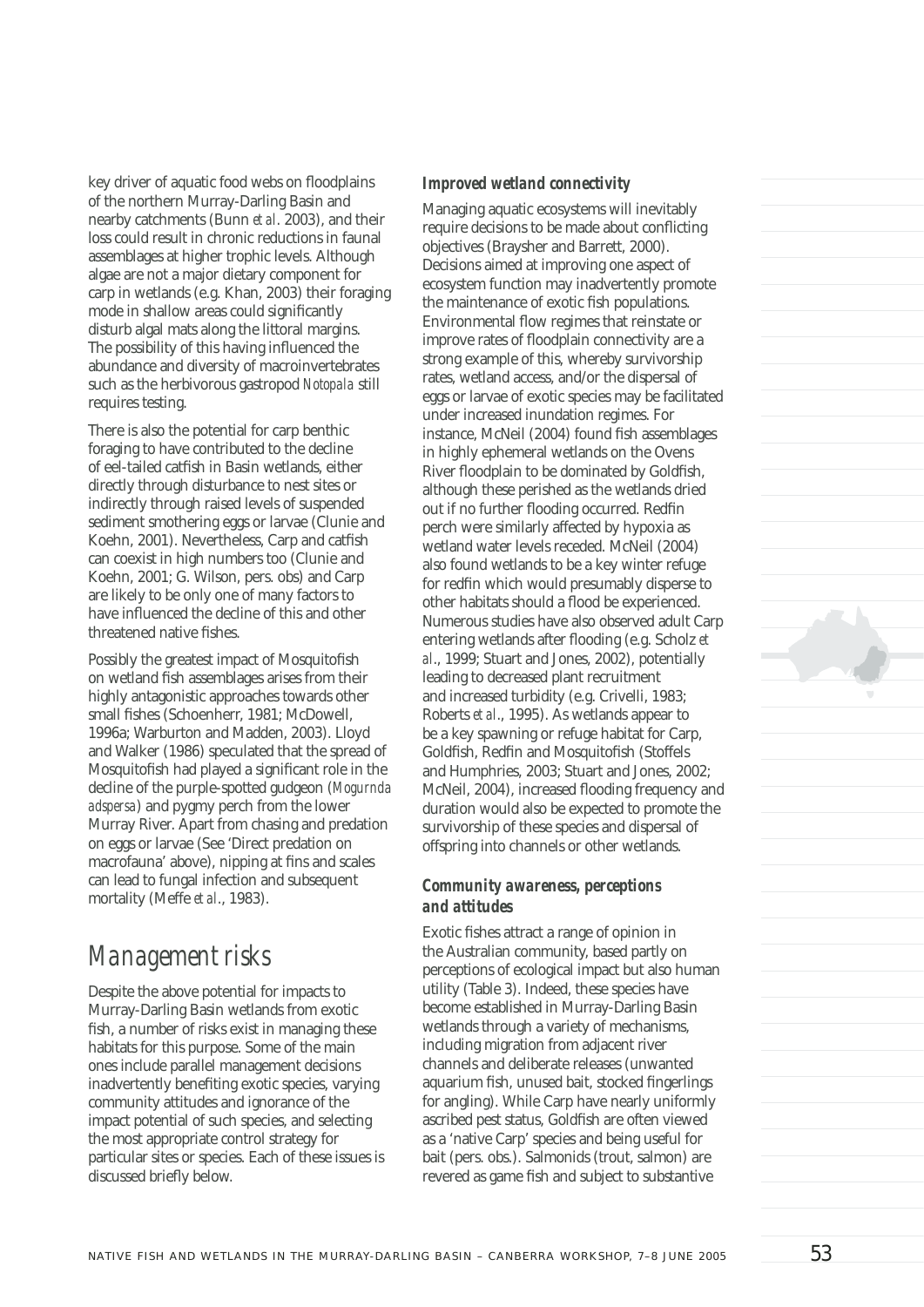| <b>Species</b>        | <b>Negative</b>        | <b>Positive</b> | <b>Benign</b> | <b>Impact awareness</b> |
|-----------------------|------------------------|-----------------|---------------|-------------------------|
| Carp                  | $\checkmark\checkmark$ |                 |               | $\checkmark\checkmark$  |
| Goldfish              |                        |                 | ✓             |                         |
| Redfin Perch          |                        | $\checkmark$    |               |                         |
| Oriental weatherloach |                        |                 | ✓             |                         |
| Mosquitofish          |                        |                 |               |                         |
| Trout                 |                        | ノノノ             |               |                         |

*Table 3. Variation in public opinion and awareness of the impact of exotic fi shes on Murray-Darling Basin aquatic ecosystems.* ✓*, slight view or awareness;* ✓✓*, moderate view or awareness;* ✓✓✓*, widespread view or awareness; ?, extent of community awareness of species' impact potential unknown.*

agency and private stocking efforts. Similarly, redfin are often a popular angling target. Other species, thought to have originated from aquariums (e.g. Oriental weatherloach) or other deliberate releases (e.g. Mosquitofish), are generally viewed as a benign or unknown threat. Yet most of these species are likely to have some impact on wetland ecosystems. This diversity of attitudes parallels that seen in the USA (Courtenay, 1990), and represents a management risk in terms of levels of community support for control efforts against particular species and the potential to continued releases into waterways through ignorance. Clearly, past calls for increased community education on pest species (e.g. Clunie *et al*., 2002) remain highly relevant.

### *Choice of inappropriate control techniques*

Formal analysis of the projected benefit of alternative control strategies is an important step in managing the impact of invasive species. No single technique should be viewed as a panacea ('silver bullet') and a range of methods will invariably be necessary at the landscape scale to maximise the chances of control success (Braysher, 1993). The application and success of individual control methods will depend on factors such as intrinsic site characteristics (e.g. geomorphology, hydrology, presence of species of high conservation concern), logistical constraints (e.g. site accessibility, proximity to major population centres), and the abundance and biology of the invasive species. Failing to fully account for these factors may risk having a minimal net reduction in the population in question and/or parallel impacts on desirable habitat attributes such as the abundance of native fish.

Past control efforts for pest fishes in the Murray-Darling Basin have mostly focused on carp. Roberts *et al*. (1997) provided an example of a cost-benefit analysis of the most effective carp control techniques across varying habitat types, including a specific assessment of exclusion screens and large-scale netting for wetlands. Various papers in Roberts and Tilzey (1997) also provided a general treatment of alternative control options, although without a specific wetland focus. Brown and Walker (2004) used computer modeling to predict the efficacy of a range of techniques for carp under varying scenarios of abundance, growth and reproduction. Their assessment included analysis of carp from Barmah Forest, a significant wetland complex adjacent to the Murray River. Unfortunately, there have been no comparable studies for other Murray-Darling Basin pest species, which in itself represents a management risk for Basin wetlands.

Geomorphology, hydrology and logistical factors are interrelated and, for example, will influence the ease of deploying particular trapping methods or exclusion devices. Determining the biological attributes of invasive fishes. particularly those relating to reproductive mode, will also be critical to the selection of control measures. Factors such as egg and larval duration, seasonal spawning phenology, and whether the use of wetlands for spawning is obligate or facultative will be particularly relevant. A recent multivariate classification of the reproductive characteristics of native and exotic freshwater fishes from south eastern Australia (Growns, 2004) detected five major reproductive guilds. Exotic fishes, including all of the above 'wetland species', were spread across all five guilds (Mosquitofish was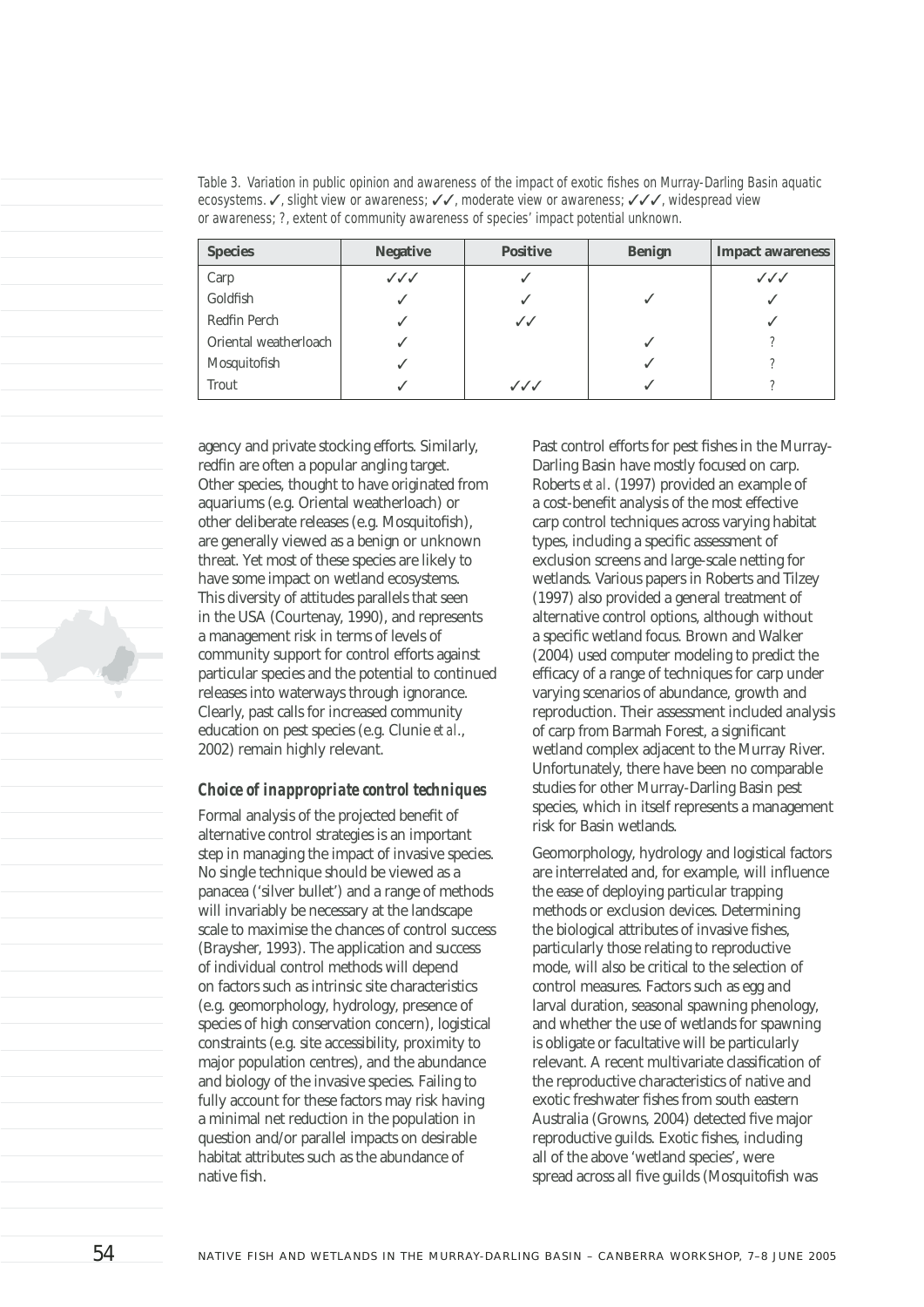the sole member of the fifth guild) although were predictably clustered within multispecies families (*Cyprinidae, Salmonidae*). This reproductive diversity will invariably necessitate a range of control strategies for the suite of exotic species occurring in Murray-Darling Basin wetlands.

The use of screens across wetland inlets to exclude Carp is a strong example of the need for careful selection of control method. Since the early 1990s, these have become a popular mechanism for limiting wetland access by Carp along the lower Murray River. Sites such as Pilby Creek, an anabranch wetland on South Australia's Chowilla floodplain, became well known for their screens and the purported improvements in water quality and macrophyte abundance resulting from the exclusion of large Carp (e.g. Recknagel *et al*., 1998). Yet, screens suffer from becoming clogged with algae or other debris, do not exclude the ingress of dispersive larvae during flow periods (cf. Gilligan and Schiller, 2004; Humphries and King, 2004), may easily be breached by adult Carp during floods (P. Teakle, pers. comm.), and are likely to exclude significant numbers of larger native vertebrates such as Eel-tailed catfish, Golden perch, Bony bream or turtles. Any ecological benefits from inlet screens are likely to be highly localised (limited to single wetlands) and their use needs to be considered in light of the initial high installation cost and requirements for ongoing and time-consuming maintenance such as removal of algae and other debris. The efficacy of such screens is likely to be restricted to areas of particularly high conservation need and wetlands with a single, discrete flow path into them.

## *Key knowledge gaps in managing wetland impacts from exotic fishes*

### *Dispersal*

The mechanisms and scales of dispersal, particularly during early life history are poorly understood for all exotic fishes in the Murray-Darling Basin. This includes stage or size-structured phenomena such as larval drift (Humphries and King, 2004) or shifts in juveniles away from any nursery habitat

(McDowell, 1996b; Vilizzi and Walker, 1999). The importance of such 'source–sink' dynamics to the control of exotic fishes is underscored by the need to understand the scales over which control efforts need to be managed. For example, managing a suite of wetland sites with continual re-introduction from uncontrolled re-colonist sources upstream will be fruitless until the scale of management is broadened to include both source and sink populations. It will also be necessary to determine the role of anthropogenic factors such as flow regulation and deliberate translocations to further dispersal and range expansion.

### *Impacts from small species*

Ecological impacts of small exotic fishes such as Mosquitofish and weatherloach have received little attention in comparison to those of larger species such as Carp. This undoubtedly relates to the cryptic habits of small fishes and associated difficulties with tracking interspecific or habitat interactions in the field. Nevertheless, preliminary observations and studies from overseas and elsewhere in Australia suggest that smaller taxa may still have a substantial impact on the ecology of wetland systems (references above). This need is particularly pressing for weatherloach which, despite its comparatively short history in the Basin, appears to be steadily expanding its range across southern catchments and achieving localised high densities (Koster *et al.*, 2002). Similarly for Mosquitofish, while some laboratory evidence exists of negative interactions with small native fishes, corroborative observations are still required under field conditions.

### *Guidance in the choice of control strategy*

With the exception of carp (Roberts and Tilzey, 1997; Roberts *et al*., 1997; Brown and Walker, 2004), virtually no information is available to guide managers in choosing the most appropriate control strategy for exotic fish in Murray-Darling Basin wetlands. For larger species, the range of potential strategies includes poisoning, exclusion, egg destruction, direct removal and/or commercial harvesting, habitat restoration and genetic modification. Yet for species such as Mosquitofish or Weatherloach, a smaller body size and their cryptic habits suggest that techniques such as exclusion or direct removal/harvesting would have minimal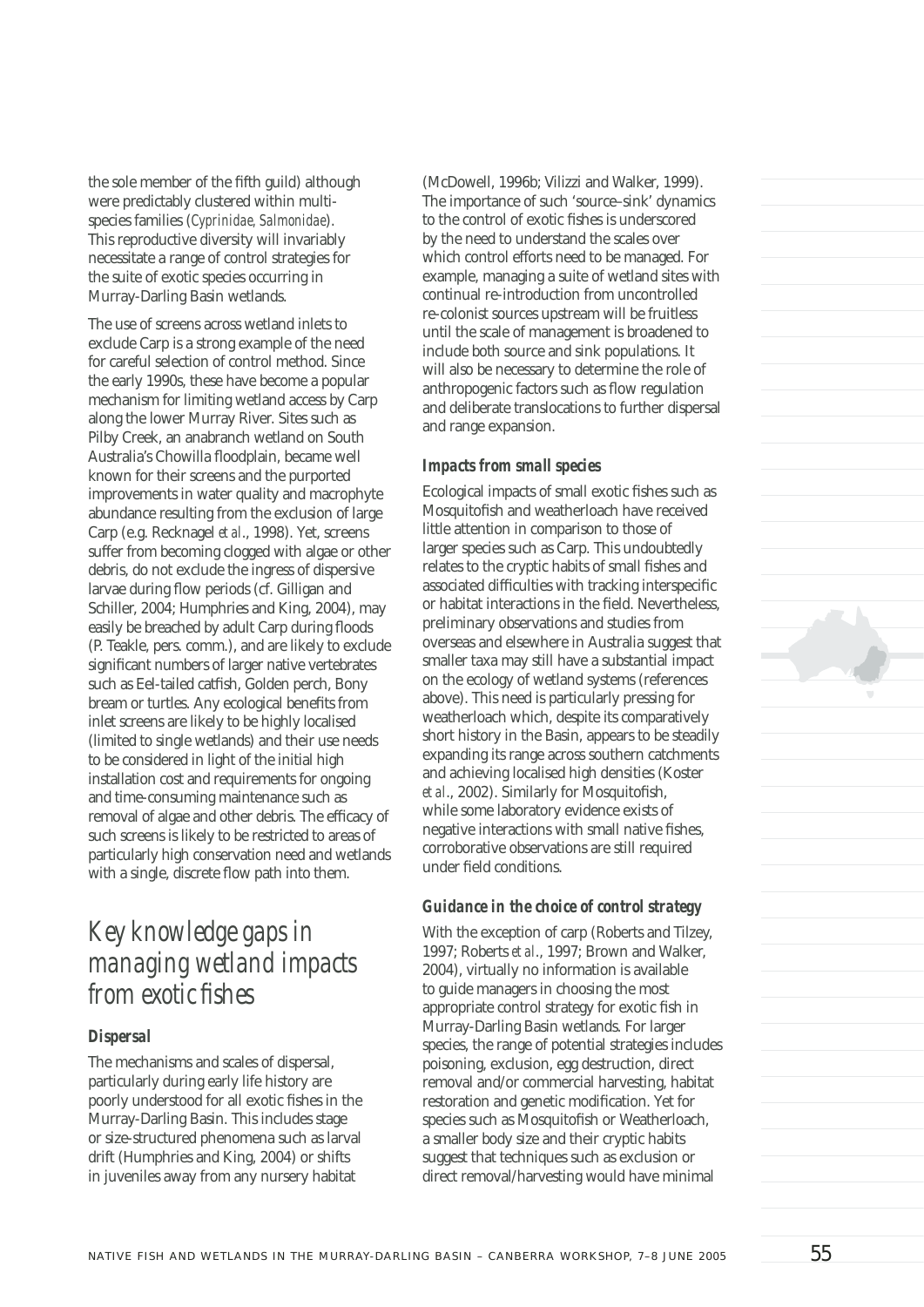chance of control success. By contrast, methods such as allowing ephemeral habitats to dry out or driving populations towards male dominance through genetic manipulation may show more promise with these species, particularly given their comparatively short generation times. Formal analyses of the efficacy of alternative strategies for a range of species are critically needed, although a greater understanding of the basic population dynamics of most species will first be necessary across a range of habitats.

Linked to this is the need for rigorous comparisons of control success under field conditions. Again, some information is available for carp (e.g. Stuart and Jones, 2002) although further work is needed for all species. Such studies are needed to confirm modeling projections from studies such as Roberts *et al*. (1997) and Brown and Walker (2004). Ideally, any outcomes would be delivered as a decision support tool that both management agencies and community groups could utilise.

## *Conclusions*

The topic of exotic fishes and wetlands combines two complex management issues. Wetlands in the Murray-Darling Basin are increasingly gaining recognition for their critical role in the functioning of river systems and maintaining biodiversity at the catchment scale (Phillips, this volume). Yet, while there is a growing appreciation of how dynamic wetland ecosystems can be under the Basins' typically variable flow regimes, the establishment of self-sustaining wetland populations of exotic fishes has also created a further layer of ecological complexity. There is an urgent need for a more rigorous understanding of wetland function, the population dynamics of pest species, and strategies for their effective control or elimination throughout the Basin. While we have assembled some understanding of the wetland impacts of species such as Carp or Redfin perch, much further work is needed on the smaller, cryptic species whose impacts may prove equally significant. Field tests of control measures for any species are still needed. Far more community education is required to address the risk of continued introductions through such mechanisms as the disposal of unwanted live bait or aquarium fish.

Managers will also need to account for the risks in managing pest fishes such as the cost-benefit balance from initiatives such as environmental flow increases. Nevertheless, awareness in many community sectors of the parallel importance of wetlands and reducing pest fish abundances continues to grow, and fortunately the need for knowledge-guided management interventions is well accepted.

# *Acknowledgements*

My thanks to Jim Barrett and Dean Ansell for the opportunity to contribute this paper to the workshop proceedings, and Dale McNeil, Pat Driver, Brendan Ebner, John Harris and Jane Roberts for numerous past discussions and providing information on various aspects in this paper. Amanda Kotlash provided many useful comments on the manuscript. Attendance at the Canberra workshop was supported by the Cooperative Research Centre for Freshwater Ecology.

### *References*

Allen, G.R., Midgley, S.H. and Allen, M. 2002. *Field guide to the freshwater fi shes of Australia*. Western Australian Museum, Perth. 394pp.

Arthington, A.H. and Blüdhorn, D.R. 1995. *Improved management of exotic aquatic fauna: Research and development for Australian rivers*. Land and Water Resources Research and Development Corporation, Canberra.

Arthington, A.H., Kailola, P.J., Woodland, D.J. and Zalucki, J.M. 1999. *Baseline environmental data relevant to an evaluation of quarantine risk potentially associated*  with the importation to Australia of ornamental finfish. Report to the Australian Quarantine and Inspection Service, Department of Agriculture, Fisheries and Forestry. Griffith University, Nathan, and the University of New England, Armidale.

Arthington, A. and McKenzie, F. 1997. *Review of impacts of displaced/introduced fauna associated with inland waters.* Australia: State of the Environment Technical Paper Series (Inland Waters). Department of the Environment, Environment Australia, Canberra. 69pp.

Baxter, A.F., Vallis, S.L. and Hume, D.L. 1985. *The predation of recently released rainbow trout fi ngerlings (Salmo gairdineri) by redfin (Perca fluviatilis) in Lake Burrumbeet, October – December 1983. Arthur Rylah Institute for Environmental Research Technical Report Series No. 16.* Arthur Rylah Institute, Heidelberg.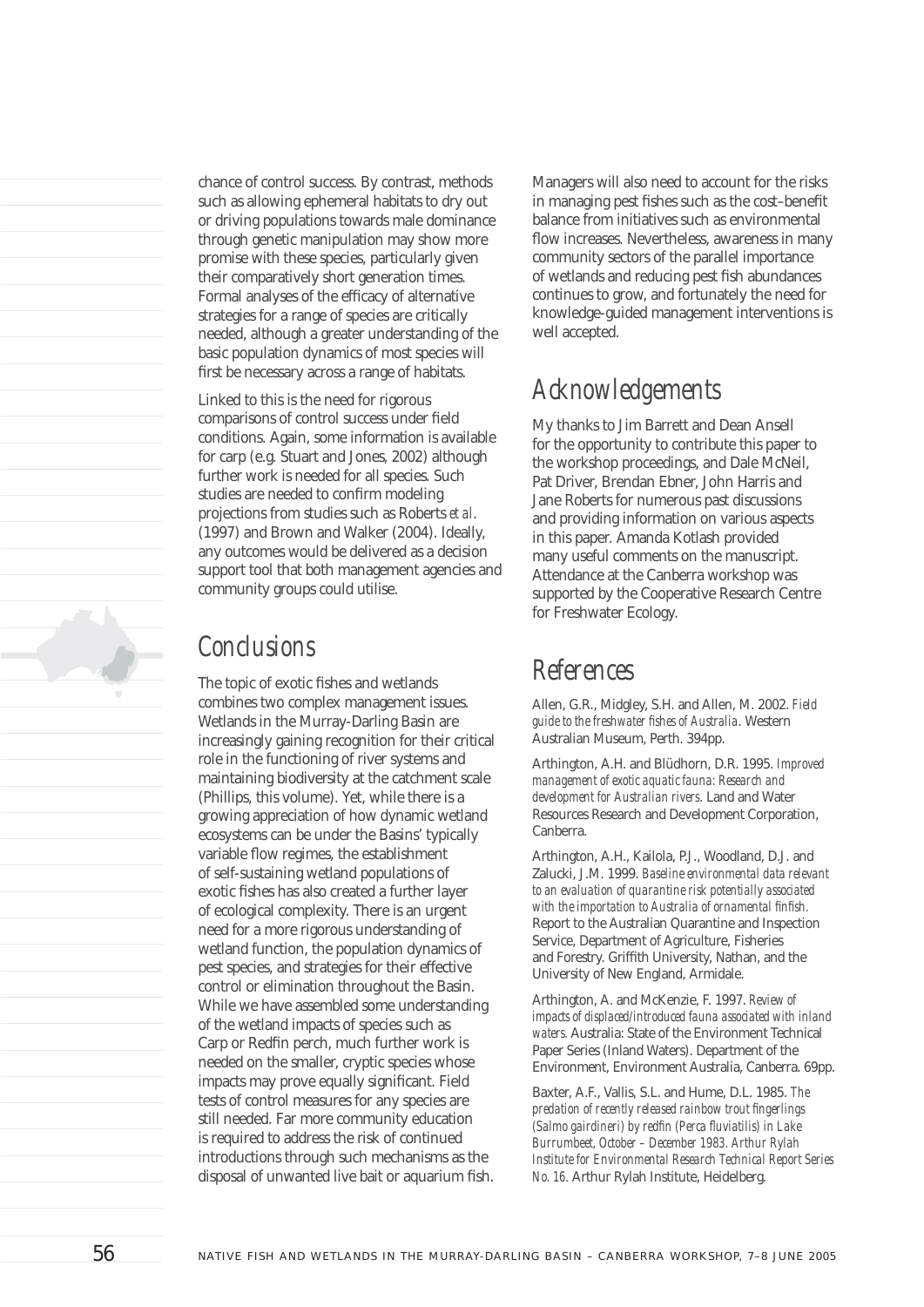Boulton, A.J. and Jenkins, K.M. 1998. Flood regimes and invertebrate communities in floodplain wetlands. Pp 137–148 In: W.D. Williams (Ed). *Wetlands in a dry land: Understanding for management.* Environment Australia, Biodiversity Group, Canberra.

Bowmer, K.H., Bales, M. and Roberts, J. 1994. Potential use of irrigation drains as wetlands. *Water Science and Technology* 29: 151–158.

Braysher, M.1993. *Managing vertebrate pests: principles and strategies.* Bureau of Resource Sciences, Canberra.

Braysher, M. and Barrett, J. 2000. *Ranking areas for action: a guide for carp management groups.* Carp Control Coordination Group and Murray-Darling Basin Commission, Canberra. 56pp.

Brown. P. and Walker, T.I. 2004. CARPSIM: stochastic simulation modelling of wild carp (*Cyprinus carpio*  L.) population dynamics, with applications to pest control. *Ecological Modelling* 176: 83–97.

Bunn, S.E., Davies, P.M and Winning, M. 2003. Sources of organic carbon supporting the food web of an arid zone floodplain river. **Freshwater Biology** 48: 619–635.

Cadwallader, P.L. and Backhouse, G.N. 1983. *A guide to the freshwater fish of Victoria.* Victorian Government Printing Office, Melbourne.

Cadwallader, P.L. and Eden, A.K. 1982. Observations on the food of rainbow trout *Salmo gairdneri* Richardson, in Lake Purrumbete, Victoria, Australia. *Journal of Fish Biology* 18: 321–330.

Carp Control Coordinating Group. 2000. *National management strategy for carp control.* Murray-Darling Basin Commission, Canberra. 20pp.

Chapman, M.G. and Underwood, A.J. 2000. The need for a practical scientific protocol to measure successful restoration. *Wetlands* (Australia) 19: 28–49.

Closs, G.P., Balcombe, S.R., Driver, P., McNeil, D.G., and Shirley, M.J. (this volume). *The importance of floodplain wetlands to Murray-Darling fish: What's there? What do we know? What do we need to know?*

Clunie, P. and Koehn, J. 2001. *Freshwater catfish: a resource document.* Final report for Natural Resource Management Strategy project R7002 to the Murray-Darling Basin Commission. Department of Natural Resources and Environment, Victoria, and Murray-Darling Basin Commission, Canberra. 186pp.

Clunie, P., Stuart, I., Jones, M., Crowther, D., Schreiber, S., McKay, S., O'Connor, J., McLaren, D., Weiss, J., Gunasekera, L. and Roberts, J. 2002. *A risk assessment of the impacts of pest species in the riverine environment in the Murray-Darling Basin.* Department of Natural Resources and Environment, Arthur Rylah Institute for Environmental Research, Heidelberg. 250pp.

Copp. G.H. 1989. The habitat diversity and fish reproductive function of floodplain ecosystems. *Environmental Biology of Fishes* 26: 1–27.

Courtenay, W.R. Jnr and Hensley, D.A. 1980. Special problems associated with monitoring exotic species. Pp 281–307 In: Hocutt, C.H. and Stauffer, J.R. Jnr (Eds) *Biological monitoring of fish*. Lexington Books, Lexington Massachusetts.Courtenay, W.R. Jr. 1990. Fish conservation and the enigma of introduced species. Pp 11–20 In Pollard, D.A. (Ed) *Introduced and translocated fi shes and their ecological effects.* Bureau of Rural Resources Proceedings No. 8. Australian Government Printing Service, Canberra.

Crivelli, A.J. 1983. The destruction of aquatic vegetation by carp. *Hydrobiologia* 106: 37–41.

Crook, D.A. and Sanger, A.C. 1997. *Recovery Plan for the Pedder, Swan, Clarence, swamp and saddled galaxias.* Inland Fisheries Commission, Hobart.

Dove, A.D.M., Cribb, T.H., Mockler, S.P. and Lintermans, M. 1997. The Asian Fish Tapeworm *Bothriocephalus acheilognathi* in Australian freshwater fishes. *Marine and Freshwater Research* 48: 181-183.

Dove, A.D.M. and Ernst, I. 1998. Concurrent invaders – four exotic species of Monogenea now established on exotic freshwater fi shes in Australia. *International Journal of Parasitology* 28: 1755–1764.

Driver, P.D., Harris, J.H., Norris, R.H. and Closs, G.P. 1997. The role of the natural environment and human impacts in determining biomass densities of the common carp in New South Wales rivers. Pp 225–250 In Harris, J.H. and Gehrke, P.C. (Eds) *Fish and rivers in stress. The NSW Rivers Survey.* NSW Fisheries Office of Conservation and the Cooperative Research Centre for Freshwater Ecology, Cronulla.

Ehrlich, P.R. 1989. Attributes of invaders and the invading processes: vertebrates. Pp 315–328 In: Drake, J.A., Mooney, H.A., di Castri, F., Groves, R.H., Kruger, F.J., Rejmánek, M. and Williamson, M. (Eds) *Biological invasions: a global perspective.* Scope 37. John Wiley and Sons, Chichester.

Faragher, R.A. and Lintermans, M. 1997. Alien fish species from the New South Wales Rivers Survey. Pp 201–223 In Harris, J.H. and Gehrke, P.C. (Eds) *Fish and rivers in stress. The NSW Rivers Survey.* NSW Fisheries Office of Conservation and the Cooperative Research Centre for Freshwater Ecology, Cronulla.

Fletcher, A.R., Morison, A.K. and Hume, D.J. 1985. Effects of carp, *Cyprinus carpio* L., on communities of aquatic vegetation and turbidity of waterbodies in the lower Goulburn River Basin. *Australian Journal of Marine and Freshwater Research* 36: 311–327.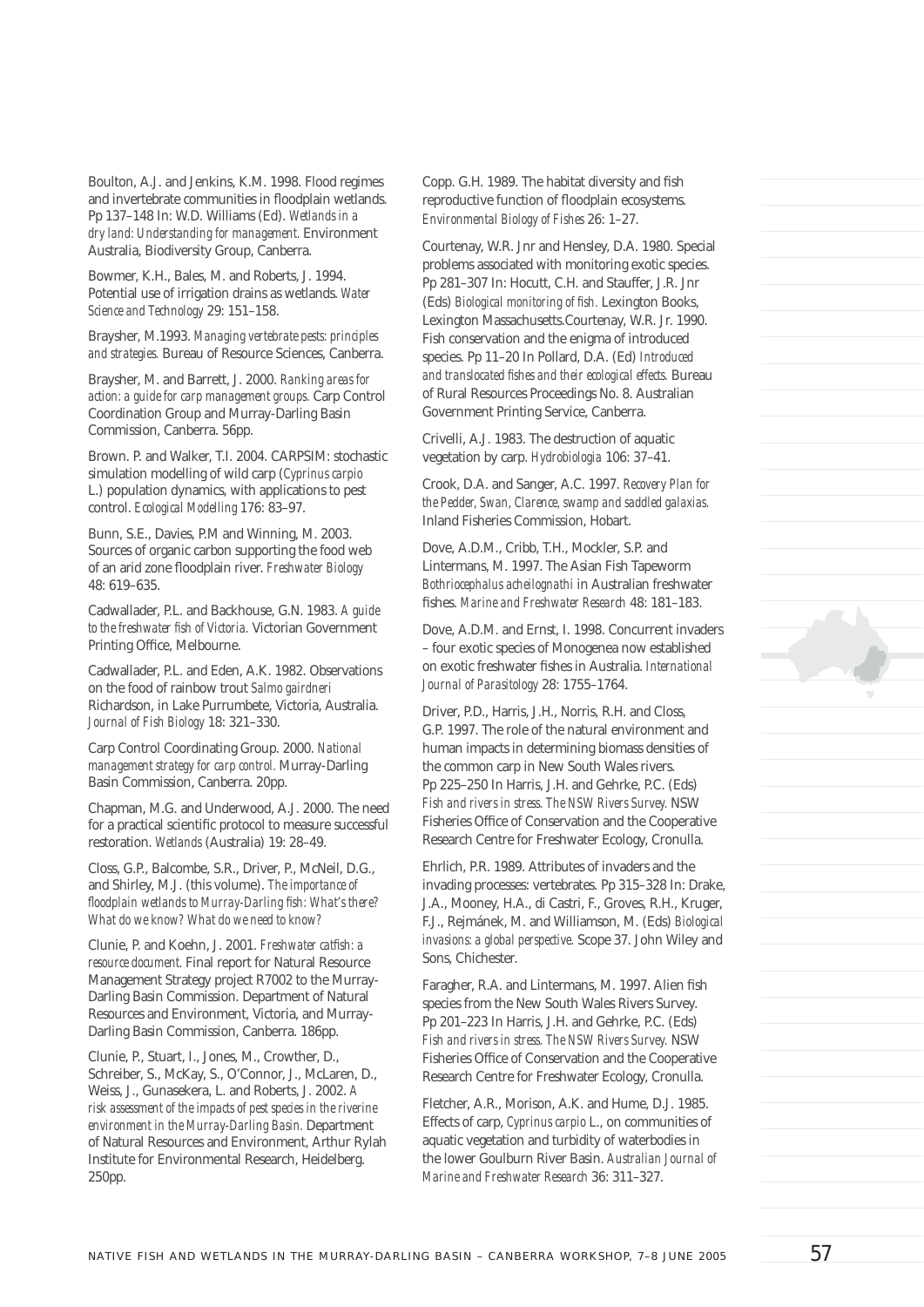Gehrke, P.C. and Harris, J.H. 1994. The role of fish in cyanobacterial blooms in Australia. *Australian Journal of Marine and Freshwater Research* 45: 175–186.

Gilligan, D. and Schiller, C. 2004. Downstream transport of the eggs, larvae and juvenile fish in the Murray River: Impacts of river regulation on downstream dispersal. Pp 41–50 In: M. Lintermans and B. Phillips (Eds) *Downstream movement of fish in the Murray-Darling Basin. Statement, recommendations and supporting papers.* Murray-Darling Basin Commission, Canberra.

Growns, I. 2004. A numerical classification of reproductive guilds of the freshwater fishes of south-eastern Australia and their application to river management. *Fisheries management and Ecology* 11: 369–377.

Harris, J.H. and Gehrke, P.C. 1997. *Fish and rivers in*  stress. The NSW Rivers Survey. NSW Fisheries Office of Conservation and the Cooperative Research Centre for Freshwater Ecology, Cronulla. 298pp.

Hillman, T.J. 1998. Billabongs: management issues for floodplain wetlands. Pp 41-47 In: W.D. Williams (Ed). *Wetlands in a dry land: Understanding for management.*  Environment Australia, Biodiversity Group, Canberra.

Hume, D.J., Fletcher, A.R. and Morison, A.K. 1983. *Final Report.* Carp Program Report No. 10. Fisheries and Wildlife Division, Victoria. 213pp.

Humphrey, J.D. and Ashburner, L.D. 1993. Spread of the bacterial fish pathogen *Aeromonas salmonicida* after importation of infected goldfish, *Carassius auratus*, into Australia. *Australian Veterinary Journal* 70: 453–454.

Humphries, P. and King, A. 2004. Drifting fish larvae in Murray-Darling Basin rivers: composition, spatial and temporal patterns and distance drifted. Pp 51–58 In: M. Lintermans and B. Phillips (Eds) *Downstream*  movement of fish in the Murray-Darling Basin. Statement, *recommendations and supporting papers.* Murray-Darling Basin Commission, Canberra.

Hutchison, M.J. 1991. Distribution patterns of redfin perch Perca fluviatilis Linnaeus and western pygmy perch *Edelia vittata* Castelnau in the Murray River system Western Australia. *Records of the Western Australian Museum* 15: 295–301.

Ivantsoff, W. and Aarn. 1999. Detection of predation on Australian native fishes by *Gambusia holbrooki. Marine and Freshwater Research* 50: 467–468.

Jester, D.B. 1974. *Life history, ecology and management of the carp, Cyprinus carpio Linnaeus, in Elephant Butte Lake*. Agricultural Experiment Station Research Report 273. New Mexico State University, Las Cruces, New Mexico. 80pp.

Kennard, M., Pusey, B. and Arthington, A. 2001. *Trophic ecology of freshwater fishes in Australia.* CRC for Freshwater Ecology Scoping Study ScD6 Summary Report. CRC for Freshwater Ecology, Canberra, and Centre for Catchment and In-Stream Research, Brisbane. 43pp.

Khan. T.A. 2003. Dietary studies on exotic carp (*Cyprinus carpio* L.) from two lakes of western Victoria. *Aquatic Sciences* 65: 272–286.

Khan, T.A., Wilson, M.E. and Khan, M.T. 2003. Evidence for invasive carp mediated trophic cascade in shallow lakes of western Victoria, Australia. *Hydrobiologia* 507: 465–472.

King, A.J., Robertson, A.I. and Healy, M.R. 1997. Experimental manipulations of the biomass of introduced carp (*Cyprinus carpio*) in billabongs. I. Impacts on water-column properties. *Marine and Freshwater Research* 48: 435–443.

Koehn, J.D., Brumley, A.R. and Gehrke, P.C. 2000. *Managing the impacts of carp*. Bureau of Rural Sciences, Canberra. 249pp.

Koster, W.M., Raadik, T.A. and Clunies, P. 2002. *Scoping study of the potential spread and impact of the exotic fi sh oriental weather loach in the Murray-Darling Basin, Australia: a resource document.* Freshwater Ecology, Arthur Rylah Institute, Heidelberg. 79pp.

Langdon, J.S. 1989. Experimental transmission and pathology of epizootic haematopoetic necrosis virus EHNV in redfin perch *Perca fluviatilis* L. and eleven other teleosts. *Journal of Fish Diseases* 12: 295–310.

Langdon, J.S., Hyatt, A.D., Humphrey, J.D., Williams, L.M. and Wesbury, H.A. 1986. First virus isolation from Australian fish: an iridovirus-like pathogen from redfin perch *Perca fluviatilis. Journal of Fish Diseases* 9: 263–268.

Lintermans, M. 2000. Recolonization by the mountain galaxias *Galaxias olidus* of a montane stream after the eradication of rainbow trout *Oncorhynchus mykiss. Marine and Freshwater Research* 51: 799–804.

Lloyd, L.N. 1990. Ecological interactions of *Gambusia holbrooki* with Australian native fishes. Pp 94-97 In: Pollard, D.A. (Ed) *Introduced and translocated fishes and their ecological effects.* Bureau of Rural Resources Proceedings No. 8. Australian Government Printing Service, Canberra.

Lloyd, L.N. and Walker, K.F. 1986. Distribution and conservation status of small freshwater fish in the River Murray, South Australia. *Transactions of the Royal Society of South Australia* 110: 49–57.

McDowell, R.M. 1996a. Family Poeciliidae: livebearers. Pp 116–122 In: McDowell, R.M. (Ed) *Freshwater fishes of Australia.* Reed Books, Chatswood, New South Wales.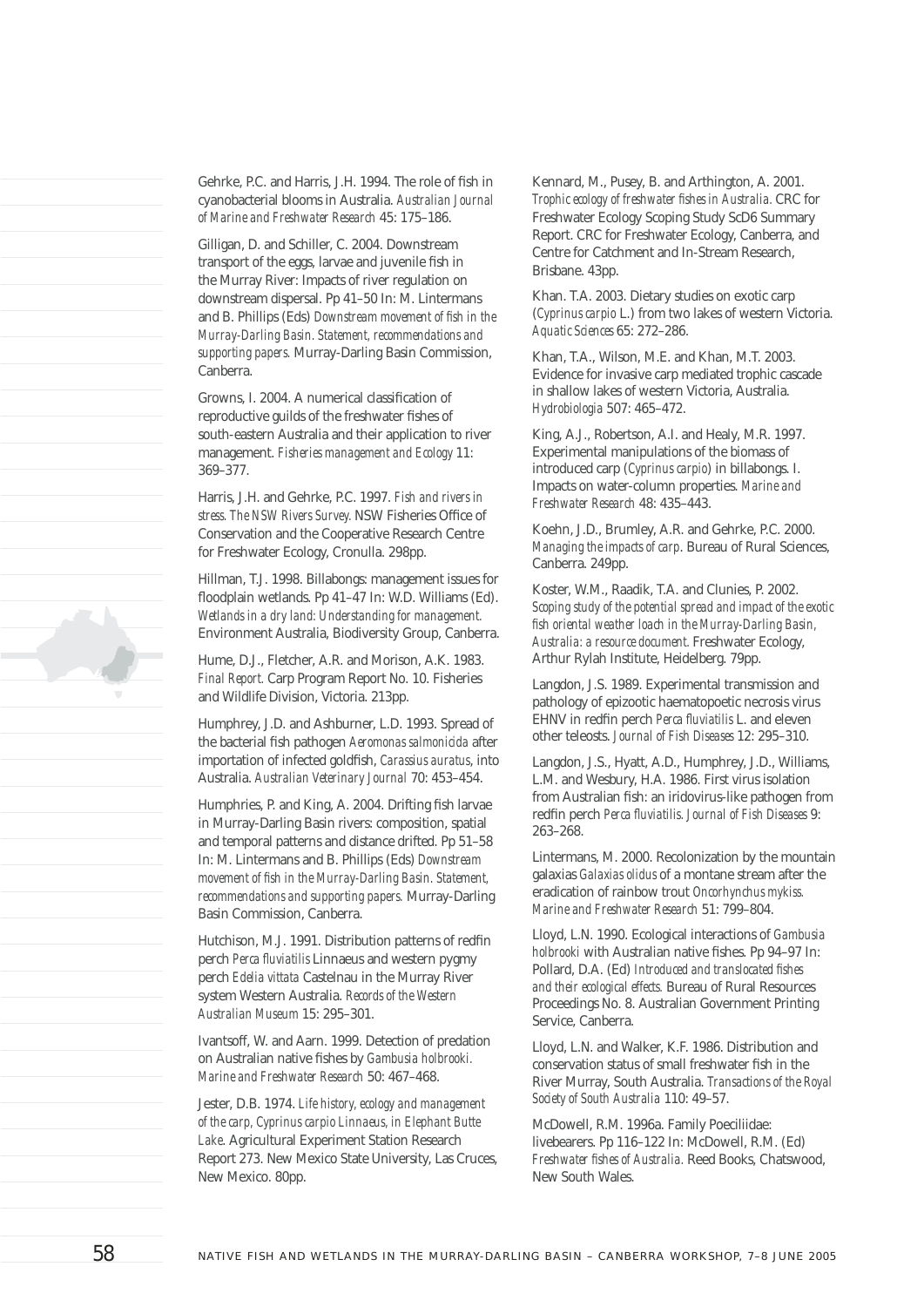McDowell, R.M. 1996b. Freshwater perches. Pp 183-185 In: McDowell, R.M. (Ed) *Freshwater fishes of Australia.* Reed Books, Chatswood, New South Wales.

Meffe, G.K., Hendrickson, D.A., Minckley, W.L. and Rinne, J.N. 1983. Factors resulting in the decline of the endangered Sonoran topminnow *Poeciliopsis occidentalis* (Atheriniformes: Poeciliidae) in the United States. *Biological Conservation* 25: 135–159.

Meredith, S. 1996. *Sediment and phosphorus bioturbation by carp (Cyprinus carpio L.) in irrigation drains near Griffi th, New South Wales.* Unpublished M.Sc Thesis, Department of Zoology, University of Adelaide.

McMahon, T.A., Finlayson, B.L., Haines, A.T. and Srikanthan, R. 1992. *Global runoff – continental comparisons of annual flows and peak discharges*. Catena Verlag, Cremlingen.

Morton, S.R., Short, J. and Baker, R.D. 1995. *Refugia for biological diversity in arid and semi-arid Australia.*  Biodiversity Series, Paper No. 4. Report to the Biodiversity Unit of the Department of Environment, Sport and Territories.

Moyle, P.B. 1985. Exotic fishes and vacant niches. *Environmental Biology of Fishes* 13: 315–317.

McNeil, DG .2004. *Ecophysiology and behavior of Ovens River floodplain fish: Hypoxia tolerance and the role of the physicochemical environment in structuring Australian billabong fish communities.* Unpublished PhD thesis. Cooperative Research Centre for Freshwater Ecology, LaTrobe University, Wodonga, Australia. 161pp.

Pen, L. J. and Potter, I.C. 1992. Seasonal and sizerelated changes in the diet of perch, *Perca fluviatilis* L., in the shallows of an Australian river, and their implications for fish conservation of indigenous teleosts. *Aquatic Conservation: Marine and Freshwater Ecosystems* 2: 243–253.

Phillips, B., (this volume). *How can we raise the profile of native fish issues in wetlands?* 

Puckridge, J.T., Sheldon, F., Walker, K.F. and Boulton, A.J. 1998. Flow variability and the ecology of large rivers. *Marine and Freshwater Research* 49: 55–72.

Raadik, T.A. 1993. *A research recovery plan for the Barred Galaxias, Galaxias fuscus Mack 1936, in south-eastern Australia.* Report to the Australian National Parks and Wildlife Service. Department of Conservation and Natural Resources, Melbourne.

Recknagel, F., Marsh, F., Matthews, S. and Schiller, N. 1998. Common carp in natural wetlands: impacts and management. Pp 259–266 In: W.D. Williams (Ed). *Wetlands in a dry land: Understanding for management.*  Environment Australia, Biodiversity Group, Canberra.

Rejmánek, M. and Richardson, D.M. 1996. What attributes make some plant species more invasive? *Ecology* 77: 1655–1661.

Roberts and Ebner. 1997. *An overview of carp Cyprinus carpio L. in Australia.* CSIRO Land and Water. Griffith. 159pp.

Roberts, J. and Tilzey, R. 1997. *Controlling carp: exploring the options for Australia.* CSIRO Land and Water, Griffith. 129pp.

Roberts, J., Chick, A., Oswald, L. and Thompson, P. 1995. Effect of carp *Cyprinus carpio* L., an exotic benthivorous fish, on aquatic plants and water quality in experimental ponds. *Marine and Freshwater Research*  46: 1171–1180.

Roberts, J., Ebner, B. and Madden, J. 1997. *A financial analysis of implementing selected carp control options.* CSIRO Land and Water, Griffith. Consultancy Report Number 97/4. 55pp.

Roberts, J. and McCorkelle, G. 1995. *Impact of carp (Cyprinus carpio L.) on channel banks in NSW.* CSIRO Division of Water Resources, Griffith. Consultancy Report Number 95/41.

Robertson, A.I., Healey, M.R. and King, A.J. 1997. Experimental manipulations of the biomass of introduced carp (*Cyprinus carpio*) in billabongs. II. Impacts on benthic properties and processes. *Marine and Freshwater Research* 48: 445–454.

Rosecchi, E., Thomas, F. and Crivelli, A.J. 2001. Can life-history traits predict the fate of introduced species? A case study on two cyprinid fish in southern France. *Freshwater Biology* 46: 845–853.

Rowland, S.J. and Ingram, B.A. 1991. Diseases of Australian indigenous freshwater fishes. Fisheries *Bulletin* Volume 4, New South Wales Fisheries, Cronulla. 33pp.

Schaefer, J.F.S., Heulett, S.T. and Farrell, T.M. 1994. Interactions between two poeciliid fishes (*Gambusia holbrooki* and *Heterandria formosa*) and their prey in a Florida marsh. *Copeia* 1994: 516–520.

Schlosser, I.J. 1991. Stream fish ecology: a landscape perspective. *Bioscience* 41: 704–712.

Schlosser, I.J. 1995. Dispersal, boundary processes, and trophic level interactions in streams adjacent to beaver ponds. *Ecology* 76: 908–925.

Schlosser, I.J. 1998. Fish recruitment, dispersal, and trophic interactions in a heterogeneous lotic environment. *Oecologia* 113: 260–268.

Schoenherr, A.A. 1981. The role of competition in the displacement of native fishes by introduced species. Pp 173–203 In: Naiman, R.J. and Stolz, D.L. (Eds) *Fishes in North American deserts.* Wiley Interscience, New York.

Scholz, O., Gawne, B., Ebner, B., Ellis, I., Betts, F. and Meredith, S. 1999. *The impact of drying on the ecology of the Menindee Lakes.* Cooperative Research Centre for Freshwater Ecology, Canberra. 81pp.